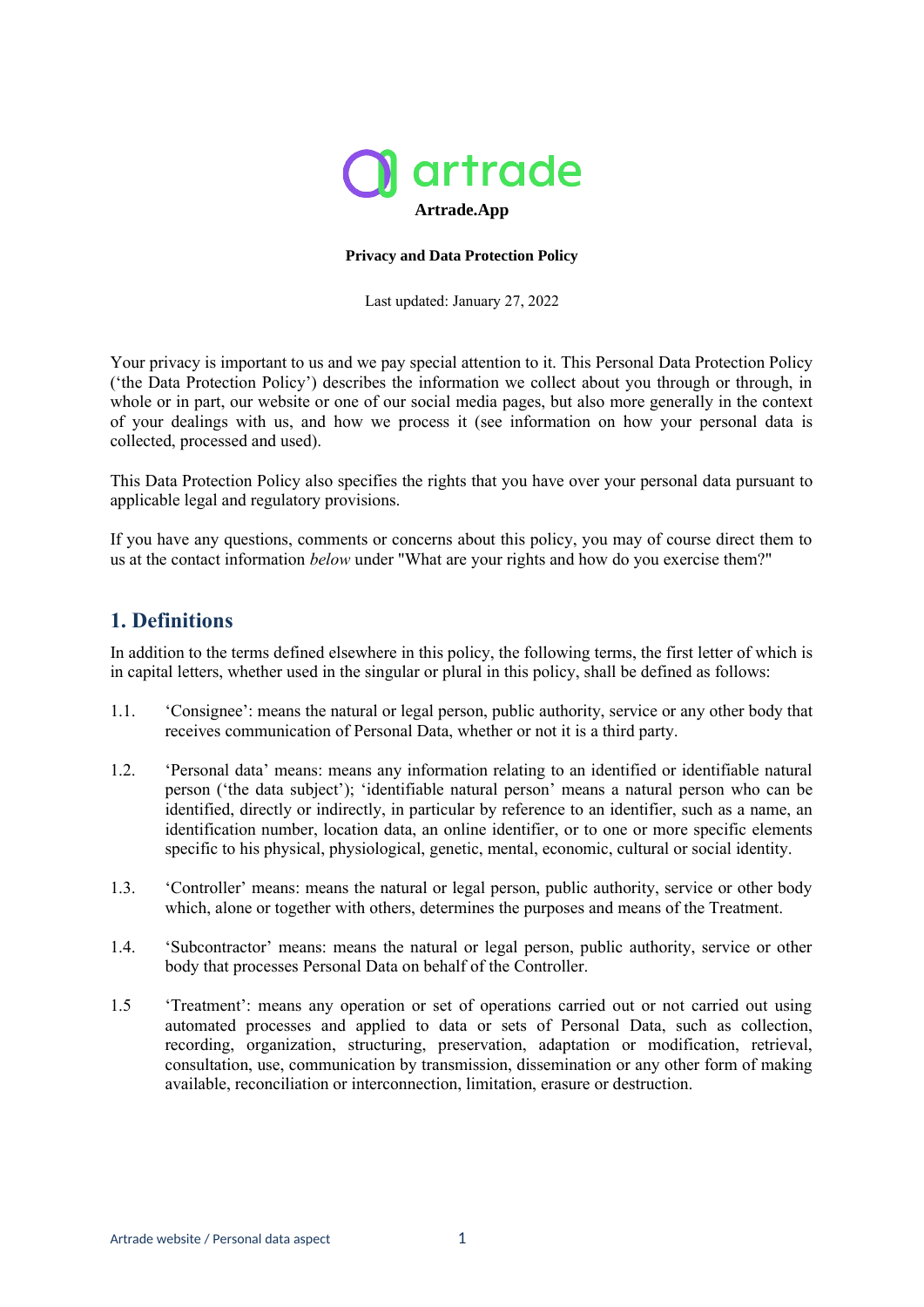## **2. Who are we and what is our role in the processing of personal data?**

2.1. ARTRADE.APP (also referred to as the '**Company**' or '**we'** in this policy) a *société par actions simplifiée* incorporated in France within the company registry of Paris under number 902 799 212 and a registered office at 39, rue de la Gare de Reuilly - BP 20006 75560 Paris cedex 12, France, contact email address: [support@artrade.app](mailto:support@artrade.app)

Its main activity is the creation, development, marketing, operation of applications, software and secure platforms for mobile phones, smartphones, tablets, computers and derivatives, in particular in the field of new technologies and online sales, as well as the acquisition, subscription, ownership, management and disposal, in any form, of all shares and securities in all companies or legal entities.

To learn more about our company, https://artrade.app/legal/LN-en.pdf

2.2. The Company operates the publicly accessible websites at the following URLs: https://artrade.app and [https://artrade.sale](https://artrade.sale/) ("the **Site**"). This Site is intended for:

- make available to users information enabling them to discover the activity and services offered by the Company, as well as its news (events, publications, etc.);
- offer features and/or information that enable users to contact the Company and present the services offered by the Company, the projects carried out by the Company and to come, or the team working on these projects;
- provide users with an online account and access to a platform and various related services as detailed in our terms and conditions <https://artrade.app/legal/TC-en.pdf>;

The Company also administers pages presenting its activity and allowing it to publish content on social networks and to interact with Internet users (notably on Facebook, Instagram, Twitter, YouTube, Pinterest, Telegram, Discord, Reddit, or LinkedIn).

During your browsing and interactions on the Site, on the pages administered by the Company on social networks or, in general, during your interactions or exchanges with the Company, the latter may collect and process Personal Data concerning you, for the management of the activities it carries out and on its own behalf, as Data Controller, whether you are a customer, prospect, contact, Internet user, candidate, supplier, provider or partner, potential or actual (also referred to as "you" or "the person(s) concerned" or "the user(s)" in this policy).

In this context, the Company applies the principles defined by the legal and regulatory provisions on the protection of personal data, in particular in Regulation (EU) 2016/679 of 27 April 2016 on the protection of individuals with regard to the processing of personal data ("GDPR") or Law 78-17 of 6 January 1978 on data processing, files and freedoms ("Data Protection Act") and its implementing decrees.

## **3. How do you collect your Personal Data?**

3.1. Your Personal Data are collected directly from you, or indirectly from third parties.

3.1.1. In particular, your Personal Data are collected or processed in whole or in part during your browsing on the Site, your interactions with the Site, and your entering of information in the data collection forms that may appear on the Site, but also more generally in the context of requests that you may have to send to the Company by any means at your convenience, your relationship and your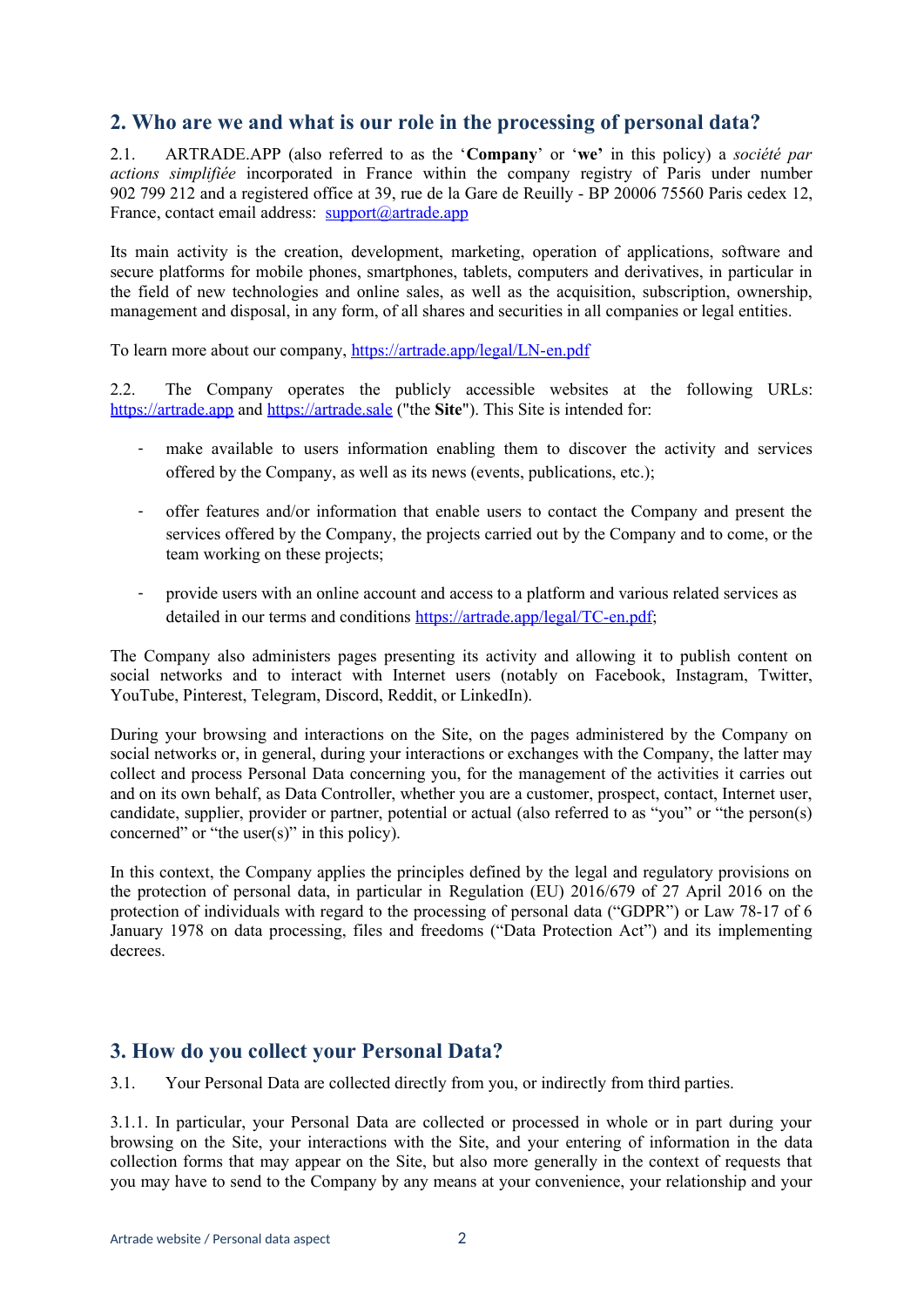exchanges with the Company, as well as when you share content on the Site by means of sharing "buttons" on social networks that may be offered on our Site, or when you browse on one of the Company's pages on the Site social networks.

In general, your Personal Data are therefore collected directly from you in the above-mentioned cases.

3.1.2. However, your Personal Data may also be collected through third parties (see indirect collection from third parties).

The Personal Data we collect and process about you may be collected or enriched by us, in particular for the purpose of conducting commercial operations, communication, solicitation, marketing or marketing, by means of other sources of information (social networks, so-called "public" information, websites, file rentals, etc.).

Similarly, your Personal Data may be transmitted to us by other staff members/contacts within your company or through third parties in certain situations.

Furthermore, in particular with regard to the Personal Data processed in the context of our recruitment operations (for a job or for an internship), we use the information you provide us (e.g.: form completed for this purpose or more generally information mentioned in your CV) that we integrate into our candidate file (CVthèque). However, we may also have to approach third parties (for example, recruitment agencies, previous employers, trainees or clients with whom you have worked in the context of previous missions) or use other sources of information (in particular professional social networks, recruitment firms or sites specialized in recruitment) in order to collect information about you with a view to studying your application or your professional profile. In addition, and even in the absence of your application, we may, in particular in the context of our monitoring and active search of professional profiles that may correspond to our job offers to be filled, collect Personal Data from third parties (for example recruitment agencies or 'headhunters') or use other sources of information (including professional social networks or websites specialized in recruitment) in order to collect information about you with a view to proposing to you to apply for one of our job offers.

- 3.2. In addition, you are generally informed that as a matter of principle:
	- if the Processing of your Personal Data is necessary for the fulfillment of our legal or regulatory obligations, the collection of such Data is mandatory;
	- if the Processing of your Personal Data is subject to your consent, the communication to us of said Data is entirely optional (it being specified that their absence of communication could however have the consequence of preventing us from implementing the Processing concerned to *a minimum* in certain cases);
	- if the Processing of your Personal Data is necessary for the performance of a contract or precontractual measures taken at your request, the communication of such Data is necessary for the pursuit of this purpose and the Company could, in the absence of communication of such Data, be prevented from performing its contractual obligations or the above-mentioned precontractual measures;
	- if the Processing of your Personal Data is based on the pursuit of our legitimate interests, the communication of such Data is necessary for the pursuit of this purpose, and the absence of communication of your Data may not allow us to implement or impede the Processing concerned. For example, in the absence of information that would be necessary to respond to a request from you (request for information, etc.), your request related to this collection of Personal Data may not be able to be processed or its processing delayed.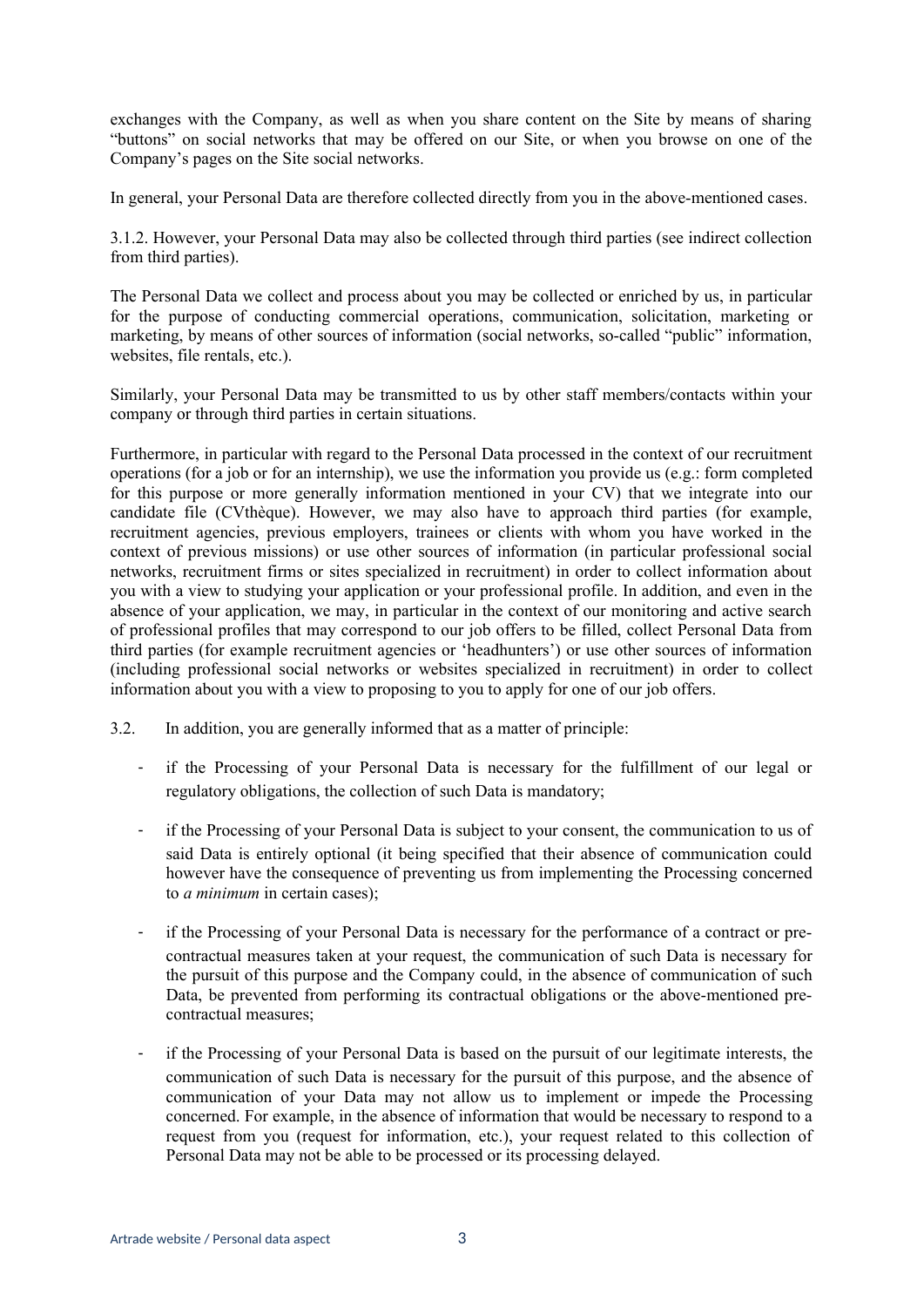Special case: If personal data collection forms (for example, forms integrated on the Site or within our pages on social networks, or any form of collection in any format that we may have to make available to you to collect information about you) involve the entry of personal data required for the implementation of the associated processing, the fields concerned will include an asterisk and you will be informed of the possible consequences of a failure to communicate this information. If there is no asterisk, the information requested is optional. In the absence of a specific form, the data required for the purposes pursued will be indicated to you, with the proviso that data not indicated as mandatory are of course optional.

3.3. Except for specific legal obligations, or otherwise specified in this policy, we do not collect any "specific" Personal Data, i.e., which would reveal racial or ethnic origin, political opinions, religious or philosophical beliefs or trade union membership, genetic or biometric data for the purpose of uniquely identifying a natural person, or data concerning the health or sexual life or sexual orientation of a natural person.

3.4. Personal data of minors or protected adults: we only offer our services to adults with legal capacity. Therefore, in general, the use of the Site and the dedicated pages of the Company on social networks is reserved to persons of full age with legal capacity, the Company cannot under any circumstances be held responsible for the use of the Site or its pages on social networks by minors or incapacitated persons, and therefore for the consequences that may result in particular in relation to the Processing of their Personal Data.

By way of exception, we may have to process Personal Data of minors aged at least fifteen years when they come into contact with the Company with a view to applying for a job or internship offer.

## **4. What Data is collected, for what purposes of Processing, on what basis and for what duration?**

4.1. As Data Controller, we may implement Processing of your Personal Data for the following purposes:

- a. **Management, processing and follow-up of requests for information and exchanges with users, initiated via or by means of the Site or the Company's pages on social networks, or by any other means, and more generally the Company's relations with its contacts in the broad sense:** 
	- Purpose of Treatment: we process your Personal Data in order to ensure the processing. management and follow-up of any request for contact or information addressed by you, by any means and in particular via the Site or via interactions on our social network pages (including in particular the management, processing, follow-up and possible moderation of your messages or comments), and to ensure the processing, management and follow-up of such requests and the responses to them, and more generally for the purposes of managing our relations with our contacts in the broad sense.
	- Data processed: identity (courtesy, name, first name), user name or pseudonym/alias, contact details (including postal address, telephone number or e-mail address), function and home company if applicable, request for contact, information or documentation and correspondence exchanged.
	- Legal basis of the Treatment: the Processing of your Personal Data in this context is necessary for the pursuit of the legitimate interests of the Company to respond to your requests, to make you benefit from the functionalities offered on the Site and more generally to ensure the management and the follow-up of its relations with its contacts.
	- Data retention time: for the period necessary to respond to your request or to manage your relationship with the Company and then, if applicable, for a period of three years following the end of your relationship with the Company or from the date of your last contact with us, for the purpose of managing our relationship with our contacts in the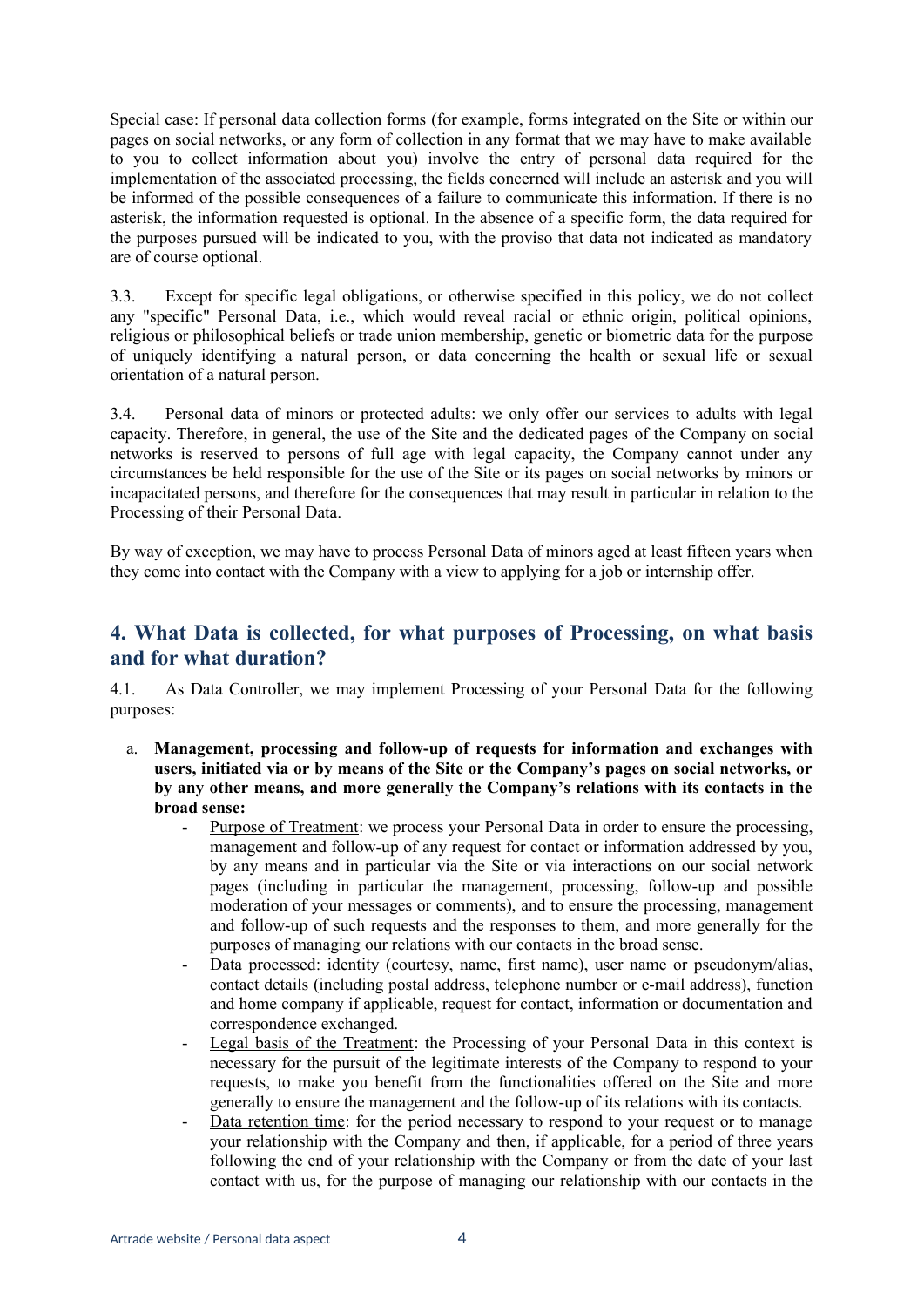broad sense, in particular for the purposes of prospecting under the conditions and arrangements set out below in g. and h. of this paragraph.

### b. **Managing our relationships with our clients (pre-contractual, contractual and postcontractual relationships)**:

- Purpose of Treatment: in order to manage our pre-contractual, contractual and postcontractual relations with our customers, we collect Personal Data from our customers and/or from our contacts with our customers to ensure the provision, management and monitoring of your online account, the management and monitoring of the services provided, the conclusion and execution of contracts, payments and transactions, the related billing/accounting, the customer relationship in the broad sense, and in particular the management and monitoring of customer accounts, claims, litigation and unpaid claims, as well as for the conduct and preparation of studies, analyzes, reports and trade statistics.
- Data processed:
	- o identity (civility, name, first name, identifier, date of birth),
	- o contact information (e-mail address, postal address, telephone number, etc.),
	- o login and password (encrypted) for your online account as well as data related to the connections to that account (including information collected / used in the context of double authentication) and the operation of the account,
	- o nationality.
- Legal basis of the Treatment: as regards the personal data of customers, such processing is in principle necessary for the performance of pre-contractual measures taken at the request of the customer or of a contract concluded with the latter. Moreover, the subpurposes of this Processing relating to the management and monitoring of our relations with our clients in the broad sense (including in particular the management and monitoring of accounts receivable, claims, or the conduct and preparation of studies, analyzes, reports and statistics, etc.) are necessary to the pursuit of our legitimate interests to ensure its proper management. As regards Personal Data of contacts with our customers, the Processing is based on our legitimate interests in managing and monitoring our relations with our customers in the broad sense, in particular with a view to the organization and proper execution of the tasks or services entrusted to us by them. Finally, as regards, in particular, the management of the invoicing and the keeping of the associated accounts, such Processing may result from legal obligations of the Company.
- Data retention time: retention for the duration of our relationship\* and, if applicable, for a period of three years following the end of your relationship with the Company or from the date of your last contact with us, for the purpose of managing our customer relationships in the broad sense, in particular for the purposes of prospecting under the conditions and arrangements set out below in g. and h. of this paragraph.

*\*Special case*: In the absence of a user's connection to his online account for a period of two years, and provided that no assets are held in that account, the Company shall close and delete that account, and the Associated Data, without prejudice to the Company's ability to retain some of such Data for other purposes under the terms and conditions set forth in this paragraph.

- Other Processing Managers: Users are informed that, in the context of the use of the services accessible through the Website, in particular services enabling transactions on digital assets, their Personal Data may be processed by third parties intervening in the context of those services. These third parties are independent entities of the Company, and implement their own respective Personal Data Processing, for which they are solely responsible for processing, the Company having no power to determine such Processing or to control such Processing. Users are also invited to consult the personal data protection policies of these entities and other documentation that could be made available by these entities with regard to the processing of personal data they implement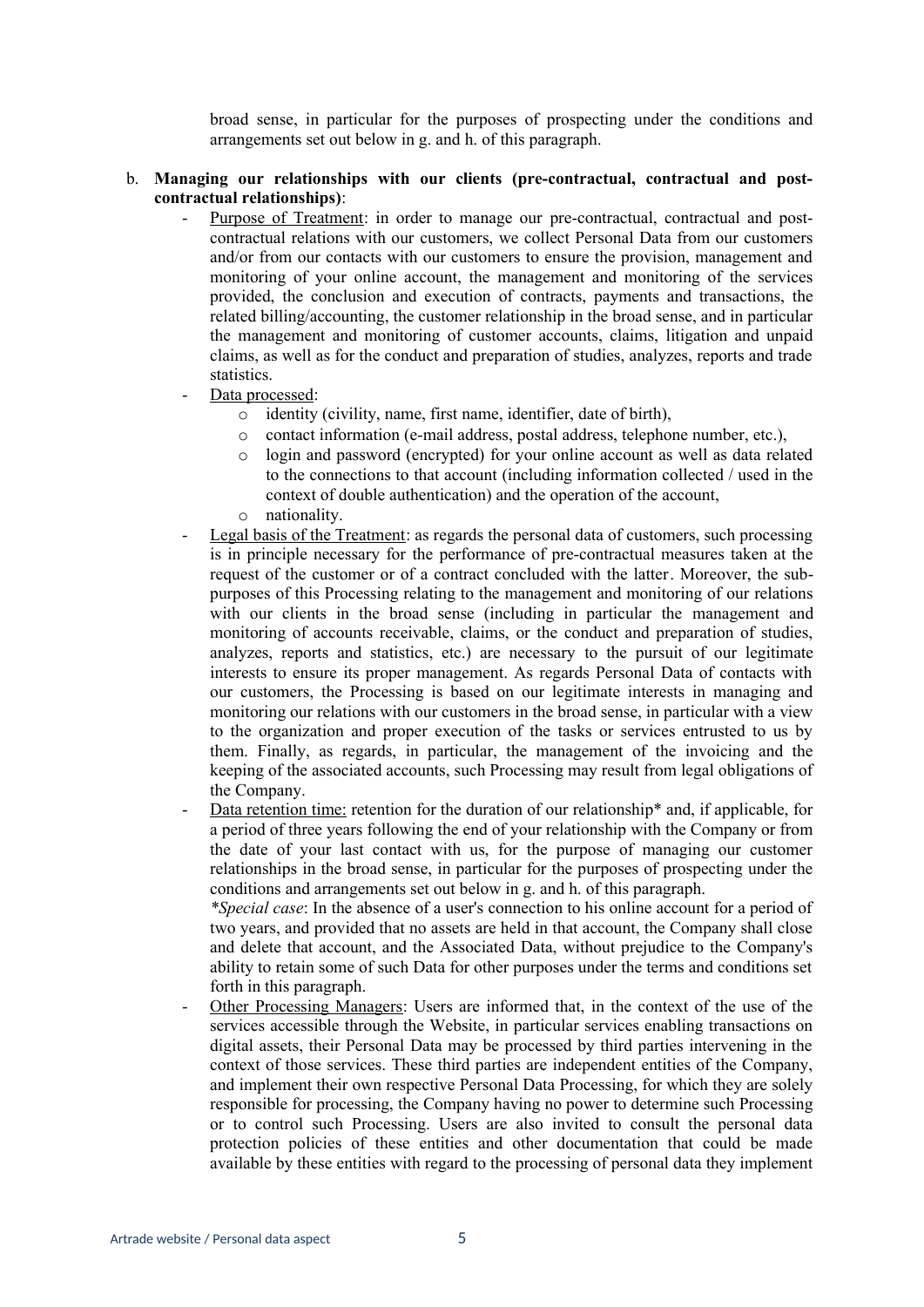(see in particular paragraph "Who are the Recipients of your Personal Data? How do we share your Data?").

Caution: as a result of the use of the services accessible through the Site, the Personal Data of users may be processed and stored within the blockchains used in the management, monitoring and processing of transactions in digital assets as they are necessary for the functioning of those blockchains. Therefore, it is made clear to the user that such Processing is in any event not the responsibility of the Company, which does not manage or control such blockchains, and therefore has no power of determination or control over the Processing of Personal Data that may be implemented in the context of such blockchains.

### c. **Managing our relationships with our partners, including our current and potential suppliers and suppliers**:

- Purpose of Treatment: in order to manage our relationships with our partners, we collect Personal Data concerning our current and/or potential partners, and/or their staff members, and/or more generally our contacts with our partners (e.g. partner staff, contractors/consultants at the partner, etc.). The purpose of this Processing is to search for new partners, to manage, monitor and respond to requests from partners, quotes or proposals for services, as well as to manage partners and/or our relations with them, including in particular the management and monitoring of the execution of contracts, orders/deliveries entrusted, deliveries, invoices, payments and transactions, of associated accounting, and in particular the management and monitoring of partner accounts, of the partner relationship in the broad sense and of any claims or prelitigation/litigation.
- Data processed: identity (courtesy, name, first name), contact details (e-mail address, postal address, telephone number, etc.), home company and function, information on requests for partnerships, quotes and proposals for services, details of orders/services/contracts, data on payments and means of payment, data on transactions, data on monitoring of contracts and the relationship, data on invoices.
- Legal basis of the Treatment: as regards the personal data of the natural partners, such processing is in principle necessary for the performance of pre-contractual measures taken at their request or of a contract concluded by the latter with the Company. With regard to the Personal Data of contacts with partners, the Processing is based on the legitimate interests of the Company to ensure the management and monitoring of its relations with its partners, in particular with a view to the organization and proper execution of the missions or services entrusted to them. In any event, the sub-purposes of this Processing relating to the search for new partners and to the management and monitoring of the Company's relations with its partners in the broad sense (including in particular the management and monitoring of the partner accounts, or of any claims or pre-litigation/litigation, etc.) are necessary for the pursuit of the legitimate interests of the Company in the context of the search for new partners and the monitoring of the proper execution of the contracts concluded with the partners. As regards the Personal Data of other data subjects (staff members/contacts with our partners), the Processing is based on our legitimate interests in managing and monitoring our relations with our partners, in particular with a view to the organization and proper execution of the tasks or services entrusted to them. Finally, as regards, in particular, the management of invoices and the keeping of associated accounts, such processing operations may result from legal obligations of the Company.
- Data retention time: the duration of the pre-contractual (for potential partners), contractual or commercial (for current partners) relationship with the Company.

### d. **Organization, management and follow-up of events:**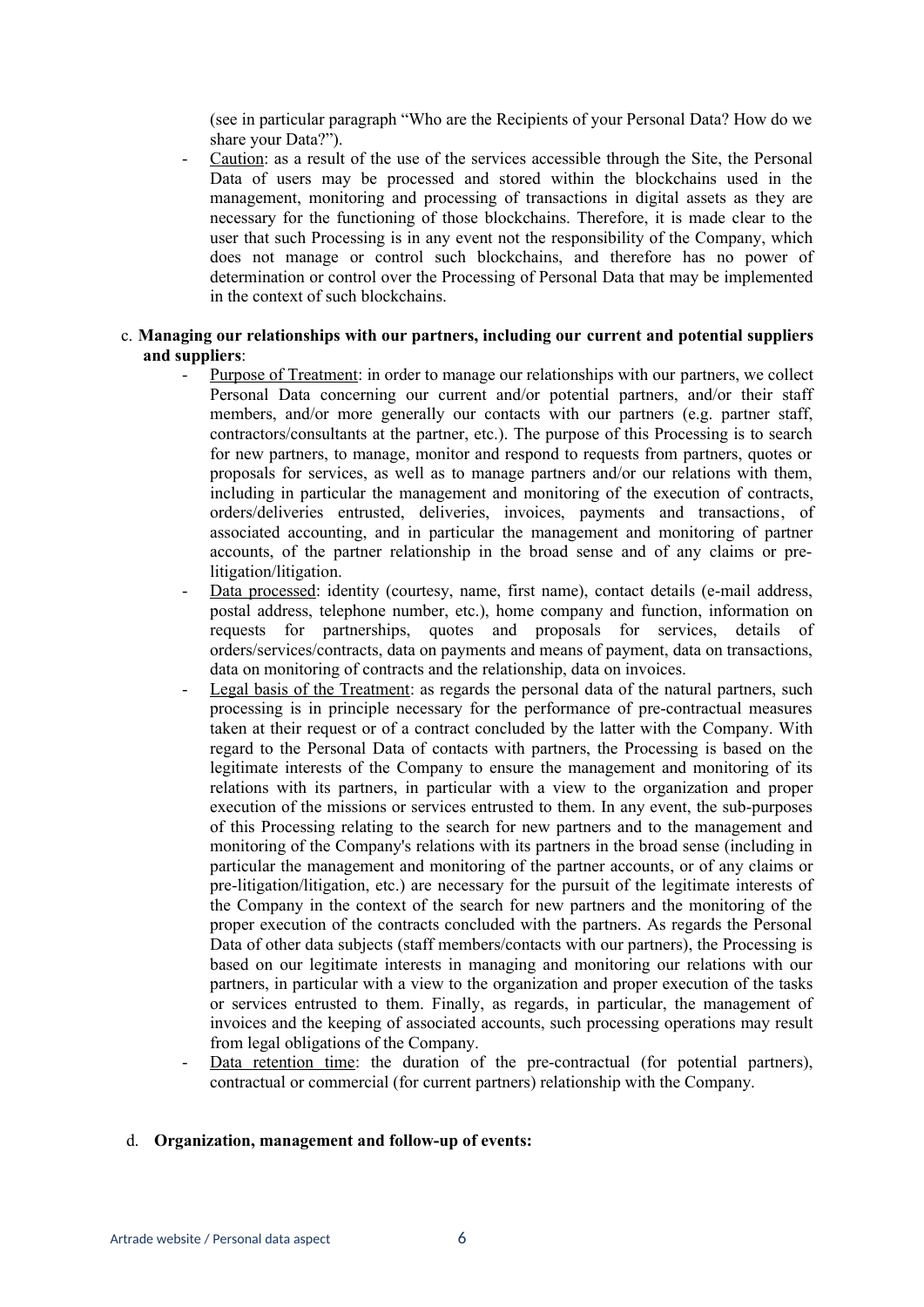- Purpose of Treatment: We may process Personal Data about you in the context of the management and follow-up of the events we offer (organization of interventions, management, processing and follow-up of registrations, responses to inquiries, etc.).
- Data processed: identity, contact information, job title and home company, registration information and event participation information.
- Legal basis of the Treatment: In general, the Processing of your Personal Data in this case is necessary for the organization and management of events, and therefore based on the performance of a contract to which you are a party (see contract of registration to the event).
- Data retention time: for the period necessary for the organization and follow-up of the event, and then, where appropriate, for a period of three years following the end of your relationship with the Company or from the date of your last contact with us, for the purpose of managing our relationship with our contacts in the broad sense, in particular for the purposes of prospecting under the conditions and arrangements set out below in g. and h. of this paragraph.

### e. **Prospecting/soliciting by mail or telephone:**

- Purpose of Treatment: we may process the Personal Data of our customers, prospects, and more generally contacts for the purpose of carrying out our commercial operations, communication, solicitation, marketing, loyalty or marketing (including technical operations of segmentation, targeting, etc.) by post or telephone, in particular with a view to sending them certain information for this purpose by this means (namely: email, sms, mms): products and services that may be of interest to them, information on our news and/or activities, other information or prospecting documents, or studies, surveys, promotions or satisfaction surveys.
- Data processed: identity, contact information.
- Legal basis of the Treatment: such processing is carried out on the basis of the pursuit of our legitimate interests to make our products and services known on the market, and more generally to carry out communication operations, knowing that **the recipient of such surveys has in any event the right to object at any time without having to provide any reason or explanation in the manner and under the conditions set out below in the paragraph "What are your rights and how to exercise them?"**
- Data retention time: three years from the date of the collection of Personal Data or the end of our relationship, or the last contact from the Data Subject to us (for example, for a customer, from the date of a transaction or the use/performance of a service, the end of a service contract or the terms and conditions binding us or the last contact from the customer and, for a prospect, from the date of the last contact from the customer (online request, e-mail or postal mail, telephone call, or click in an e-mail addressed to him by the Company, etc.)).

### f. **Prospecting e-mail solicitation:**

- Purpose of Treatment: we may process the Personal Data of our customers, prospects, and more generally contacts for the purpose of carrying out our commercial operations, communication, solicitation, marketing, loyalty or marketing (including technical segmentation operations, targeting, etc.) by e-mail, in particular with a view to sending them certain information for this purpose by this means (namely: email, sms, mms): products and services that may be of interest to them, information on our news and/or activities (e.g. newsletter), other information or prospecting documents, or surveys, surveys, promotions or satisfaction surveys. We may also need to analyze the performance of our marketing campaigns by means of so-called tracking information relating to your actions with regard to the emails we send.
- Data processed: identity, e-mail address, data about actions performed in e-mails (opening, clicking, etc.).
- Legal basis of the Treatment: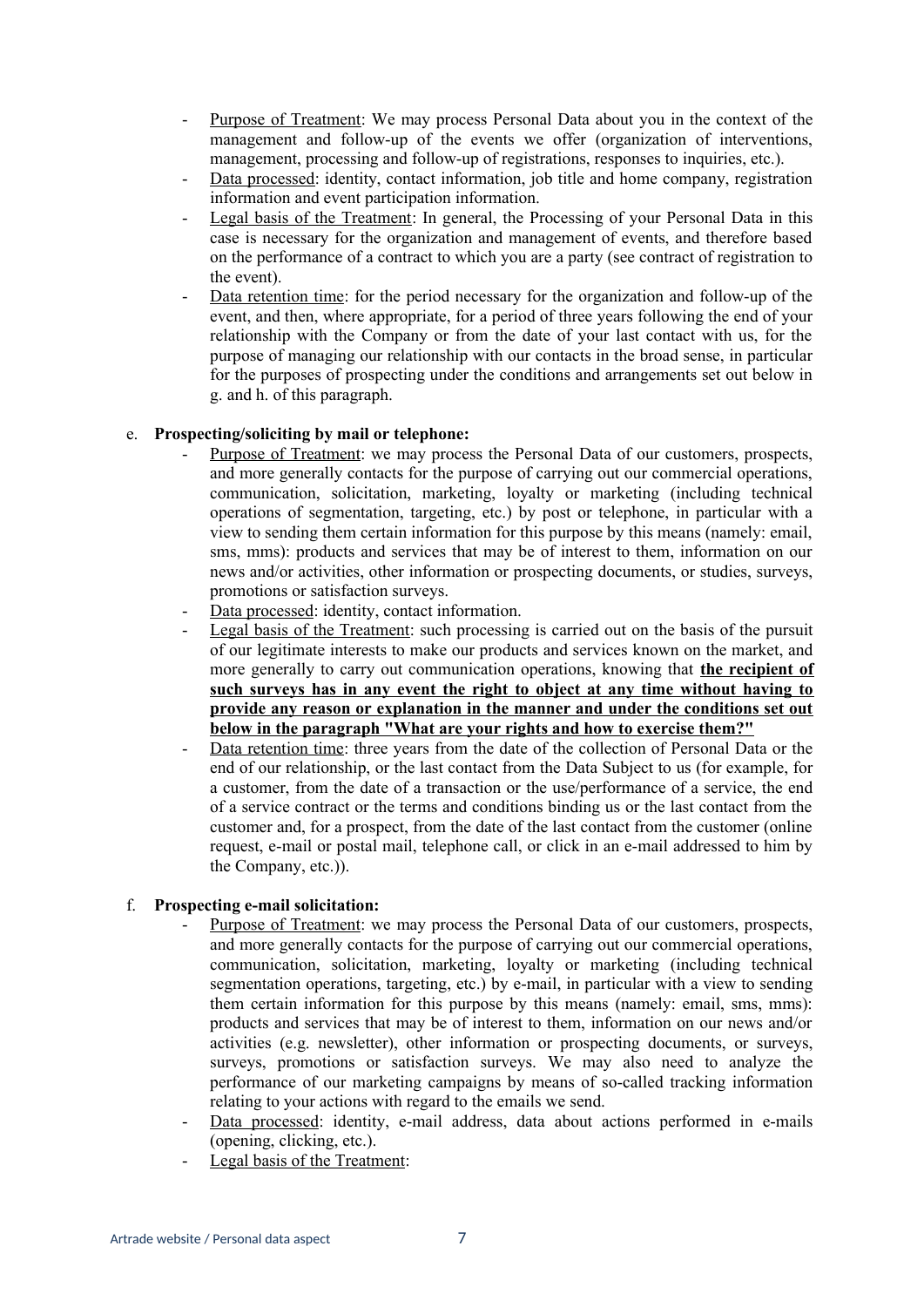- o where such transactions are not subject to the prior consent of the persons concerned, that is to say in the cases where they are (i) for the attention of professionals, on a professional email address and in relation to the profession of the person to whom they are addressed, or (ii) for customers and relate to products or services offered by us which are analogous to those already provided by us to that customer, then such processing is carried out on the basis of our legitimate interests in making our products and services known on the market, and more generally to carry out prospecting and solicitation operations in the broad sense, it being specified that **the recipient of such prospecting has everything in the right to object at any time without having to provide a reason or explanation in the manner and under the conditions set out below in paragraph 'What are your rights and how to exercise them?**';
- in other cases, such Processing is based on the consent of the Data Subject, which means that the Data Subject **has the possibility of not consenting to it or, if he consents to it, of subsequently withdrawing his consent at any time, and without having to provide any reason or explanation in the manner and under the conditions set out below in the paragraph 'What are your rights and how to exercise them?'**.
- Data retention time: three years from the collection of Personal Data or the end of our relationship, or the last contact from the Data Subject to us (e.g. for a customer, from a transaction or use/performance of a service, from the end of a service contract or the terms and conditions binding us, or from the last contact from the customer and, for a prospect, from the last contact from the customer (online request, e-mail or postal mail, telephone call, or click in an e-mail addressed to him by the Company, etc.).algorithm
- g. **Use of cookies or other similar technologies for the purpose of monitoring navigation, including the conduct and development of studies, analyzes, reports and statistics, the management and monitoring of the proper functioning of the Site, the improvement of the user experience, the provision of certain services or certain functionalities on the Site, the monitoring and measurement of the audience and performance of the Site, and the display of advertisements, possibly targeted (excluding social networks or functionalities related to social networks):**
	- Purpose of Treatment: In the context of your use of the Site and more generally of our digital media (excluding social networks or functionalities related to social networks), we process Personal Data concerning you in particular for the purposes of monitoring navigation, including the conduct and development of studies, analyzes, reports and statistics, management and monitoring of the proper functioning and in particular the security of our Site and the improvement of the user experience, the provision of certain services or functionalities on the Site, and monitoring and measuring the audience and performance of the Site. Personal Data relating to you may also be collected and processed in order to allow the display to your attention on the Site or on the websites of third parties of advertisements, possibly targeted (or behavioral or programmatic advertisements) according to your profile, your navigation, your location (see geolocated advertising) and your interactions with the websites you visit. This Personal Data is collected by means of cookies or other similar technologies whose use is subject to your consent and is therefore optional.
	- Data processed: session, connection and Internet browsing data, including information about your browser or terminal and their configuration (e.g. device fingerprinting, unique device identifier, display resolution, operating system, IP address, internet browser, type of terminal, etc.), history and more generally traffic and navigation information on the Site, information relating to the traceability of actions on and interactions with the Site, information of the "identifiers" type related to your terminal, your hardware or your operating system, or information of the "scoring" type (e.g.: score bot to ensure that the user is not a robot), information about your preferences for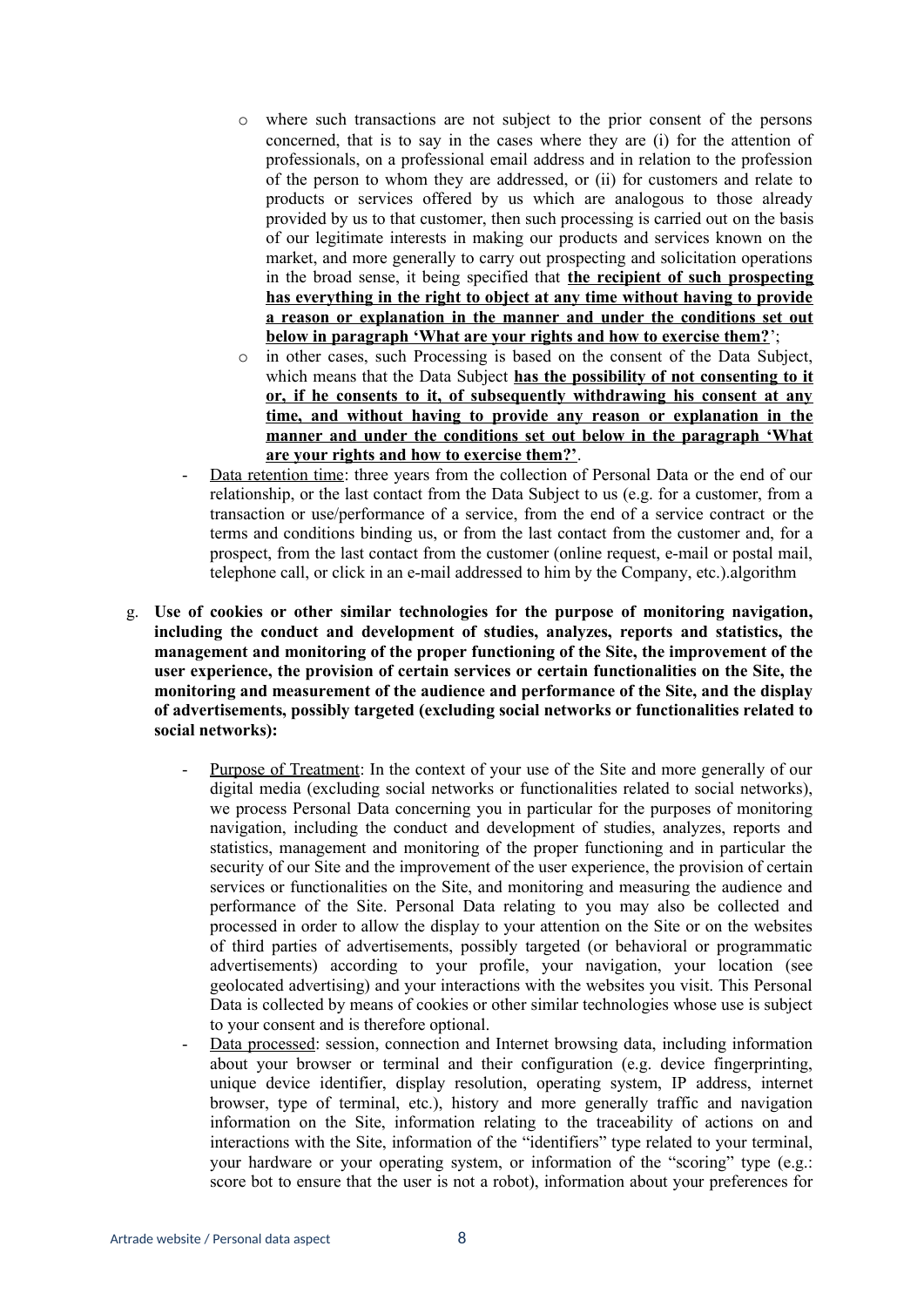browsing and using the Site or third-party websites, location data (e.g. IP address and geographical area), information about the network, your language, or personal data (age, gender, interests, etc.) that are not personal (i.e. specific to the user's identifier).

- Legal basis of the Treatment: where the Processing of your Data is for the exclusive purpose of enabling or facilitating communication by electronic means, or is strictly necessary for the provision of an online communication service at your express request, that is to say in general if this Processing is strictly necessary for the purposes of enabling you to browse our Site and benefit from the features offered, it is based on our legitimate interest in facilitating your browsing on our Site. In other cases, such Processing is in principle subject to your prior consent to the use of cookies and other similar technologies for the purposes mentioned above, which means that **you have the possibility of not consenting to it or, if you consent, of subsequently withdrawing your consent at any time, and without having to provide any reason or explanation**. To learn more about cookies, tracers and other similar technologies used by us and our partners on our Site, and how to set them, refer to our "cookie management policy" <https://artrade.app/legal/CP-en.pdf>
- Maximum lifetime of cookies and storage of Personal Data collected by this means: six months from the deposit of cookies in your browser or terminal (depending on the type of cookie or tracer concerned - on this point, see our "cookie management policy" <https://artrade.app/legal/CP-en.pdf>
- h. **Use of cookies or other similar technologies for the purpose of tracking browsing, including the conduct and development of studies, analyzes, reports and statistics, making available and monitoring the functionalities of interactivity with social networks, improving the user experience, monitoring and measuring the audience and performance of the Company's pages on social networks, and displaying advertisements, possibly targeted (social networks and functionalities related to social networks):**
	- Purpose of Treatment: for the purpose of providing functionalities for interactivity between our Site and the social networks, and for monitoring, understanding and studying the use of our social network pages and the interactions between our Site and the social networks, we may offer you on our Site links to our social network pages, set up said social network pages as an administrator or offer you to use on these networks the tools created/offered by these social networks. In this case, we process Personal Data relating to you in particular to make available to you the aforementioned interactivity functionalities (for example, buttons for accessing pages on social networks, etc.), but also to improve your user experience, measure the audience and performance of our pages on social networks and the interactions between our Site and said networks, and establish statistics in particular for navigation. Personal Data about you may also be collected and processed in order to allow the display to your attention on social networks of advertisements, possibly targeted (or behavioral or programmatic advertisements) according to your profile, your navigation, your location (see geolocated advertising) and your interactions with our pages on social networks and also with our Site or with the other websites you visit. This Personal Data is collected by means of cookies or other similar technologies whose use is subject to your consent and is therefore optional.
	- Data processed: session, connection and Internet browsing data, including information about your browser or terminal and their configuration (e.g. device fingerprinting), the history of traffic and navigation on our pages on social networks, information relating to the traceability of actions on and interactions with our pages on social networks or between our Site and social networks, information of the "identifiers" type linked to your terminal, your equipment, social networks or to your system of exploitation of the location data (IP address and geographical area for example), information relating to the network, to your language, or even personal data (age, gender, centers of interest...) not nominative (that is to say specific to the identifier of the Internet user).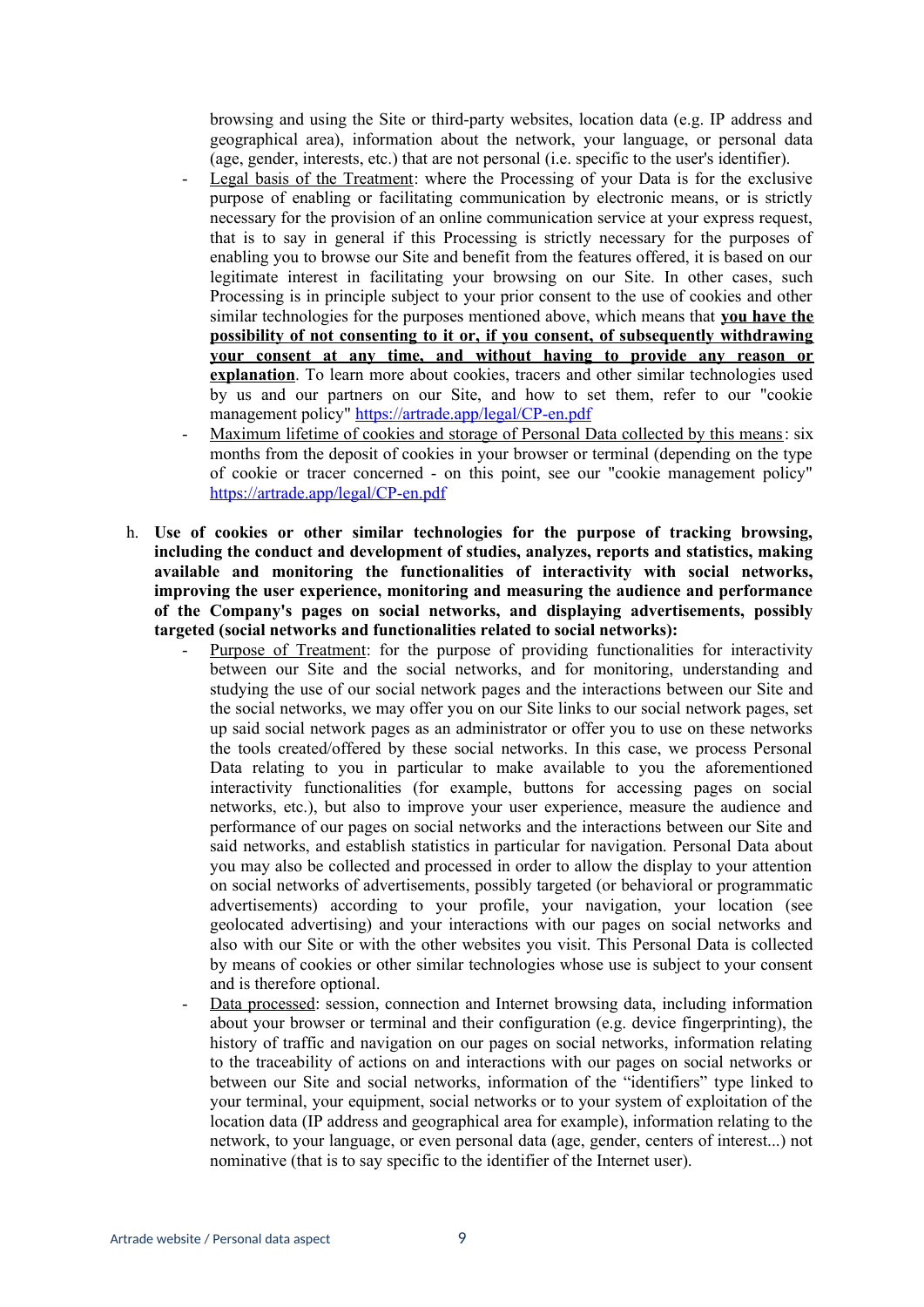- Legal basis of the Treatment: such Processing is subject to your prior consent to the use of cookies and other similar technologies for the purposes mentioned above, which means that **you have the possibility of not consenting to it or, if you consent, of subsequently withdrawing your consent at any time, and without having to provide any reason or explanation**. To learn more about cookies, tracers and other similar technologies used by us, click here to access our "cookie policy" <https://artrade.app/legal/CP-en.pdf>
- Joint Processing Managers: When the setting we make of a social networking tool affects the nature of the Personal Data processed or the characteristics of this Processing, and more specifically when it can be considered that the Company contributes to determining jointly the purposes and/or means of processing Personal Data, we may be jointly responsible for the Processing of your Personal Data with the relevant social network. In this case, the social network, which primarily determines the purpose and means of processing, as well as the nature and manner of deposit of cookies, has the primary responsibility for the Processing and we recommend that you consult the privacy policies and the "cookie" policies of these third parties for detailed information on their practices for collecting and processing your Personal Data. This includes social media sites such as Instagram, Facebook, Pinterest, Youtube, Twitter and LinkedIn. You are informed that, with regard to these social networks, our joint controllers may be:
	- o regarding Facebook and Instagram: Facebook Ireland Limited, 4 Grand Canal Square, Grand Canal Harbor Dublin 2, Ireland. For more information on how Facebook processes your Personal Data when you use the Facebook or Instagram social network, please refer to the [Facebook Ireland Limited Data](https://www.facebook.com/policy.php) [Use Policy](https://www.facebook.com/policy.php) as well as the [Instagram Data Use Policy](https://help.instagram.com/519522125107875/?helpref=hc_fnav&bc%5B0%5D=Aide%20sur%20Instagram&bc%5B1%5D=Confidentialit%C3%A9%20et%20s%C3%A9curit%C3%A9), but also to the [Facebook](https://www.facebook.com/policies/cookies/) and [Instagram](https://help.instagram.com/1896641480634370?ref=ig) Cookies Policy;
	- o Regarding Twitter: Twitter International Company, One Cumberland Place, Fenian Street Dublin 2, D02 AX07 Ireland. For more information on how Twitter handles your Personal Data, please refer to Twitter's [Privacy Policy](https://twitter.com/fr/privacy) and [Cookies Policy](https://help.twitter.com/fr/rules-and-policies/twitter-cookies);
	- o with regard to LinkedIn: LinkedIn Ireland Unlimited Company, Wilton Plaza, Wilton Place, Dublin 2, Ireland. For more information on how LinkedIn processes your Personal Data, please refer to the LinkedIn [Privacy Policy](https://www.linkedin.com/legal/privacy-policy?trk=hb_ft_priv) and [Cookies Policy](https://www.linkedin.com/legal/cookie-policy);
	- o with respect to YouTube: Google Ireland Limited, Gordon House, Barrow Street, Dublin 4, Ireland. For more information on how Google processes your Personal Data when you use the YouTube social network, please refer to Google's [Privacy Rules](https://policies.google.com/privacy?hl=frainsi) as well as [elements related to the use of "Cookies"](https://policies.google.com/technologies/cookies?hl=fr) by Google;
	- o with regard to Pinterest: Pinterest Europe Ltd, Palmerston House, 2nd Floor, Fenian Street, Dublin 2, Ireland. For more information on how Pinterest processes your Personal Data, we invite you to refer to Pinterest's [Privacy](https://policy.pinterest.com/fr/privacy-policy) [Policy](https://policy.pinterest.com/fr/privacy-policy) and [Cookies Policy.](https://policy.pinterest.com/fr/cookies)
	- o With regard to Discord: For information on how Discord processes your Personal Data, we invite you to refer to Discord's [privacy policy](https://discord.com/privacy).
	- o As regards Reddit: For information on how Reddit processes your Personal Data, we invite you to refer to Reddit's [privacy policy](https://www.redditinc.com/policies/privacy-policy-september-12-2021).
- Maximum lifetime of cookies and storage of Personal Data collected by this means: six months from the deposit of cookies in your browser or terminal (depending on the type of cookie or tracer concerned - on this point, see our "cookie management policy" <https://artrade.app/legal/CP-en.pdf>
- i. **Management of applications and recruitment process:**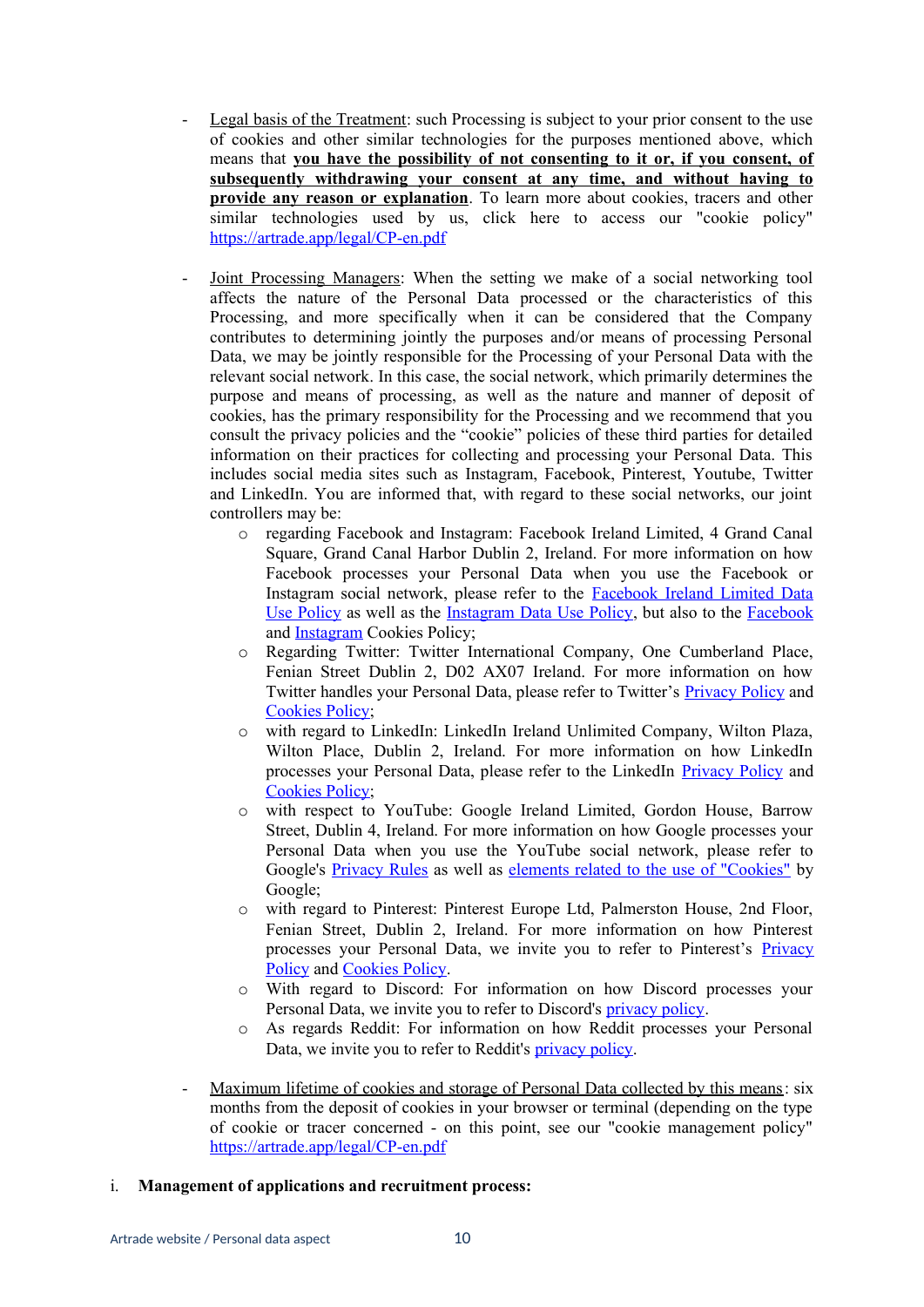- Purpose of Treatment: the Company may need to process your Personal Data for the purpose of managing and monitoring applications, in response to job or internship offers or which are sent to us spontaneously, and operations relating to the recruitment process, including in particular the monitoring and active search of professional profiles corresponding to positions in power within the Company, the reception and study of applications, the evaluation and selection of applications and professional profiles, the creation of a candidate file (or CVthèque), the use of methods and techniques to assist recruitment (including psychotechnical tests, psychological tests, graphological analyzes or even graphic analyzes employment situations), the convening of candidates and the conduct of recruitment interviews, as well as the resulting decision-making (rejection of the application or recruitment of the candidate)
- Data processed: identity (courtesy, name, first name), contact details (e-mail address, telephone number, postal address, etc.), data relating to your professional life, information relating to your training (studies, diplomas, etc.), your experience and career path, your professional skills/references and the job you hold, information of an economic and financial nature, and all information contained in your CV (including your interests where applicable), and more generally in your application (including a letter of motivation, book, etc.).
- Legal basis of the Treatment: Such Processing is necessary for the pursuit of our legitimate interests in seeking and recruiting new collaborators.
- Data retention time: Your Personal Data are retained for the period necessary for the processing of your application, and may, unless you object, be retained until the expiry of a period of two years from the date of receipt of your application, for example to allow us to contact you during this period if a position related to your profile becomes available.

### j. **Management by the Company of requests for the exercise of the rights of data subjects with regard to the protection of Personal Data, in accordance with its legal and regulatory obligations**:

- Purpose of Treatment: to enable us to comply with our various legal and regulatory obligations regarding the protection of Personal Data (e.g. responding to requests for exercise of their rights by the data subjects, taking into account the consequences resulting in particular management of objections to prospecting, etc.), we may have to process Personal Data concerning you in connection with this purpose.
- Data processed: identity (civility, name, first name), contact details (e-mail address, telephone number, postal address, etc. depending on the information provided by the applicant), content and content of the application, exchanges and reply, additional information or copy of an identity document but only when the situation so requires (see reasonable doubts as to the identity of the applicant).
- Legal basis of the Treatment: such processing is necessary for the fulfillment of our aforementioned legal and regulatory obligations.
- Data retention time: time required for processing the request and possibly storage of the Data necessary to take account of the exercise of these rights for a period of three years from the request made by the Data Subject to the Company (it being specified that in the case of a request for opposition to prospecting, your data will be kept for this purpose in an opposition list for a period of three years and that when the copy of an identity document is collected as part of a request for the exercise of your rights, this is:
	- o immediately deleted if it has been communicated to you, where the application does not require the transmission of such an identity document.
	- o deleted as soon as the identity of the person making the request has been verified where the situation requires such verification.

### k. **Management and follow-up of pre-litigation and litigation**

Purpose of Treatment: Such processing of personal data concerning you is carried out with a view to: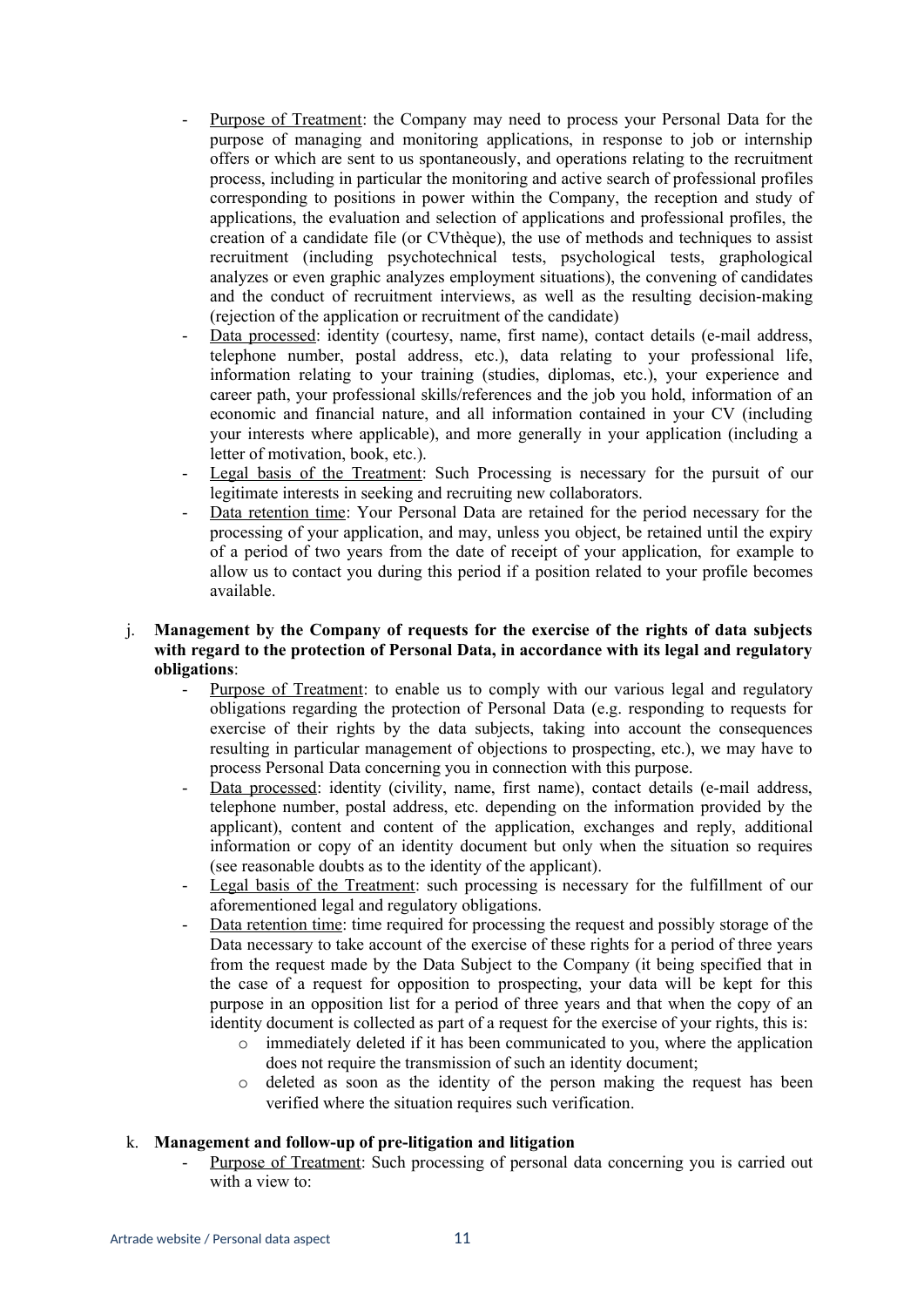- o the management and monitoring of pre-litigation and litigation (in particular commercial litigation / with customers, with partners / suppliers / suppliers, with contacts in the broad sense, ...), including in particular the preparation, the exercise and the monitoring of litigation as well as the execution of decisions rendered;
- o the management and follow-up of actions for the purpose of establishing, exercising or defending a right in court (including, where appropriate, the enforcement of the judgment delivered).
- Data processed: identity (civility, first name, surname), civil status, economic and financial information, information on the persons involved, victims, witnesses, court officials mandated in the dispute/procedure (surname, first name, contact details, date of birth, etc.), history of exchanges with the Company (e.g. reminder letters, notices, pleadings and documents of the proceedings, etc.), information on the financial situation, but also economic and financial information relating to the dispute and to the persons involved, so-called 'specific' data, etc., and more generally all information if this is necessary in the light of the subject-matter of the dispute, including, where appropriate, data relating to criminal convictions or offenses or security measures, the facts at issue at the origin of the proceedings, the information, documents and documents collected with a view to establishing or refuting facts liable to be reproached (statement, testimony, attestation, formal notice, report, 'logs' extracts from a tool for securing computer resources, fact sheet, filing of complaints, medical certificate), the characteristics and details of pre-litigation but also of litigation (e.g.: date of commencement and closure of the dispute, court seised, date of summons, date of hearing, status of proceedings, nature and subject-matter of applications, grievances, arguments, observations and opinions of legal representatives, date of judgment), date, nature, reasons, amounts and possible staggering of convictions, comments on the description and follow-up of proceedings, etc.
- Legal basis of the Treatment: Such Processing of your Personal Data by the Company is based on the legitimate interests pursued by the Company to preserve/assert its interests and rights in legal proceedings, in particular in the execution of relations with its customers (actual or potential), partners (actual or potential), contacts, candidates, etc. Moreover, in the context of this Processing, so-called "specific" Personal Data may be processed for the above purposes if they are strictly necessary for these purposes and for the establishment, exercise or defense of a legal right. Similarly, data relating to offenses, convictions or security measures may be processed for the purpose of enabling us to prepare and, where appropriate, to pursue and follow legal proceedings as a victim, accused, or on behalf of a victim or accused, and to enforce the judgment.
- Data retention time: storage beyond the periods referred to above for each of the other purposes, in the form of archives, during statutory limitation periods, in particular for evidential purposes (see, in general, five years for the limitation period under ordinary law in civil matters, six years for the limitation period under ordinary law in criminal matters or two to five years for labor law).
	- o In the event of pre-litigation initiated before the end of the periods above and which would require the retention of the Personal Data in particular for the purpose of the establishment, exercise or defense of the rights of the Company, the latter will be retained until the amicable settlement of the dispute (including its execution if necessary), or, failing that, will be deleted as soon as the relevant legal action has been statute-barred.
	- o In the event of litigation/proceedings, in particular judicial proceedings, initiated before the end of the periods above and which would require the retention of the Personal Data, in particular for the purpose of establishing, exercising or defending the Company's rights, these rights will be retained for the duration of the said proceedings and until ordinary and extraordinary remedies are no longer possible against the decision rendered. The decisions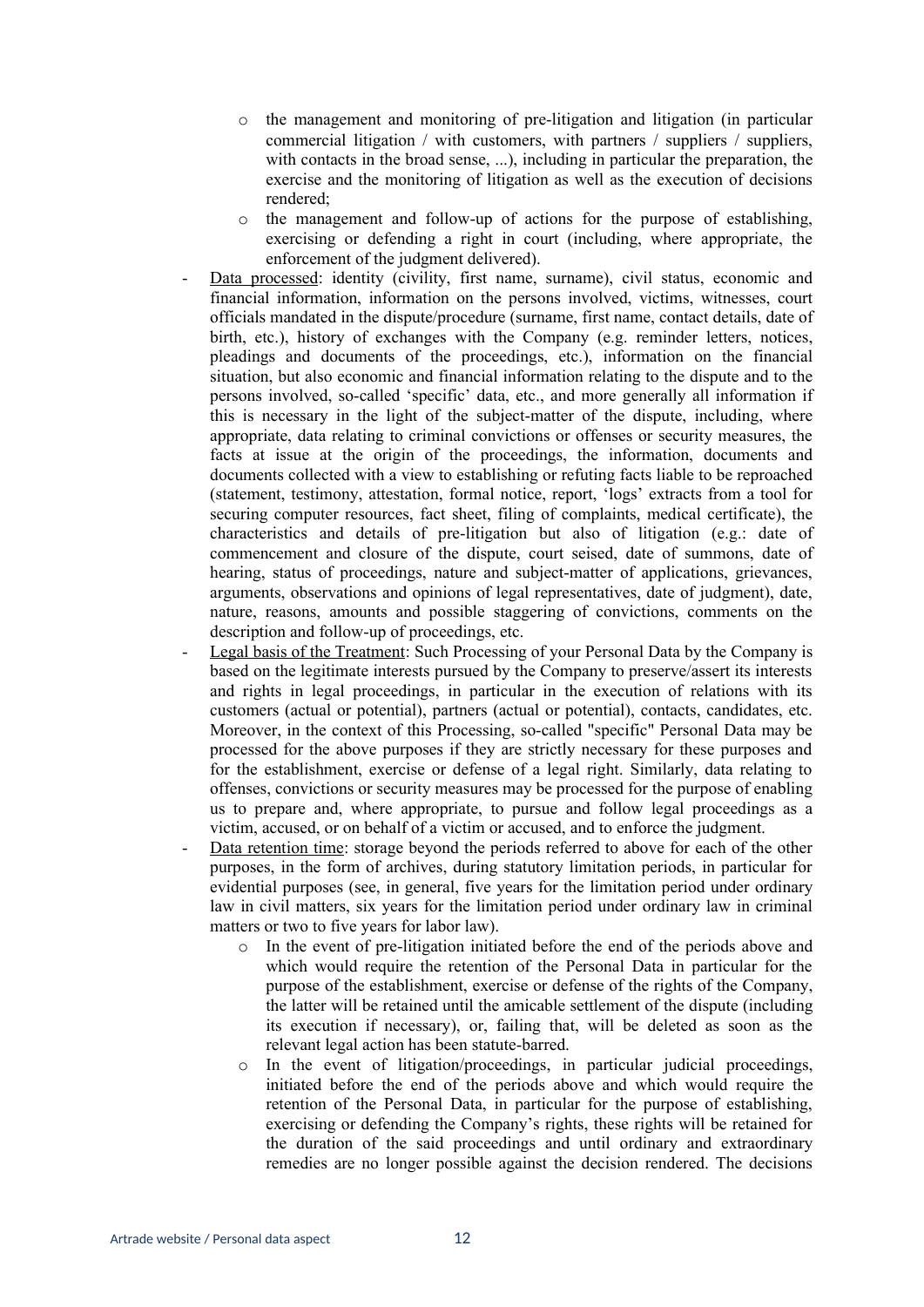pronounced may be kept by the Company until the complete execution of the decision, or even as a final record.

4.2. It is specified that your Personal Data may, however, be stored for longer than the periods mentioned above:

- after obtaining your consent; or
- in the form of an archive, to meet any legal and regulatory obligations imposed on the Company (e.g. ten years for the retention of accounting documents and supporting documents or the retention of contracts concluded by electronic means, five years for the Company's obligations in the fight against money laundering and terrorist financing, etc.) or during statutory limitation periods, in particular for evidential purposes (see generally five years for the limitation period under ordinary civil law, six years for the limitation period under ordinary criminal law or two to five years for labor law).

4.3. Furthermore, users are informed that, despite being deleted by the Company within its own information systems or databases, in accordance with the foregoing, certain Personal Data are not erasable, and therefore not deleted, within the blockchains used in the management, monitoring and processing of transactions in digital assets, as they are necessary for the functioning of those blockchains. Their storage is in any event not the responsibility of the Company, which does not manage or control these blockchains, and therefore has no power of determination or control over the Processing of Personal Data that may be implemented in the context of these blockchains, nor of deletion of Data within these blockchains.

## **5. Who are the Recipients of your Personal Data? How do we share your Data?**

5.1. We ensure that only authorized persons within the Company may access your Personal Data where such access is, depending on the purposes pursued, necessary for the exercise of their functions and/or tasks, namely in particular:

- authorized personnel (including employees, trainees, agency employees, etc.) of the Company, in particular in charge of marketing and communication, commercial, recruitment and human resources, customer relations and prospects, administrative, financial and legal, development, IT, projects, etc.
- 5.2. External Recipients may also receive your Personal Data, including:
	- the staff of the departments responsible for controlling our Company (auditors, departments responsible for internal or external control procedures, bodies authorized to carry out controls, etc.);
	- the staff of our legal, financial, etc. boards;
	- the personnel of our partners, including our suppliers and suppliers, who are subject to a contract specifying their obligations;
	- the staff of our partners, contractual or commercial, and of third-party companies, including in particular social network publishers, publishers of third-party websites or even cookie publishers used on our Site, for example for the performance of prospecting operations, communication operations, etc., or in the context of the management of our digital marketing, or even for the operation of our Site in the broad sense (e.g. availability and proper functioning of the features offered therein, performance, security, etc.). In this regard, it is also stated for the record that if you post content disclosing your Personal Data on the Internet, and in particular on our Site or on the pages of the Company's social networks, this content may of course be accessible to any Internet user;
	- staff of technical or other providers involved in activities or tasks for which access to Personal Data is strictly necessary and/or justified. This category of recipients may also include any application, computer program or tool publisher or any payment or verification service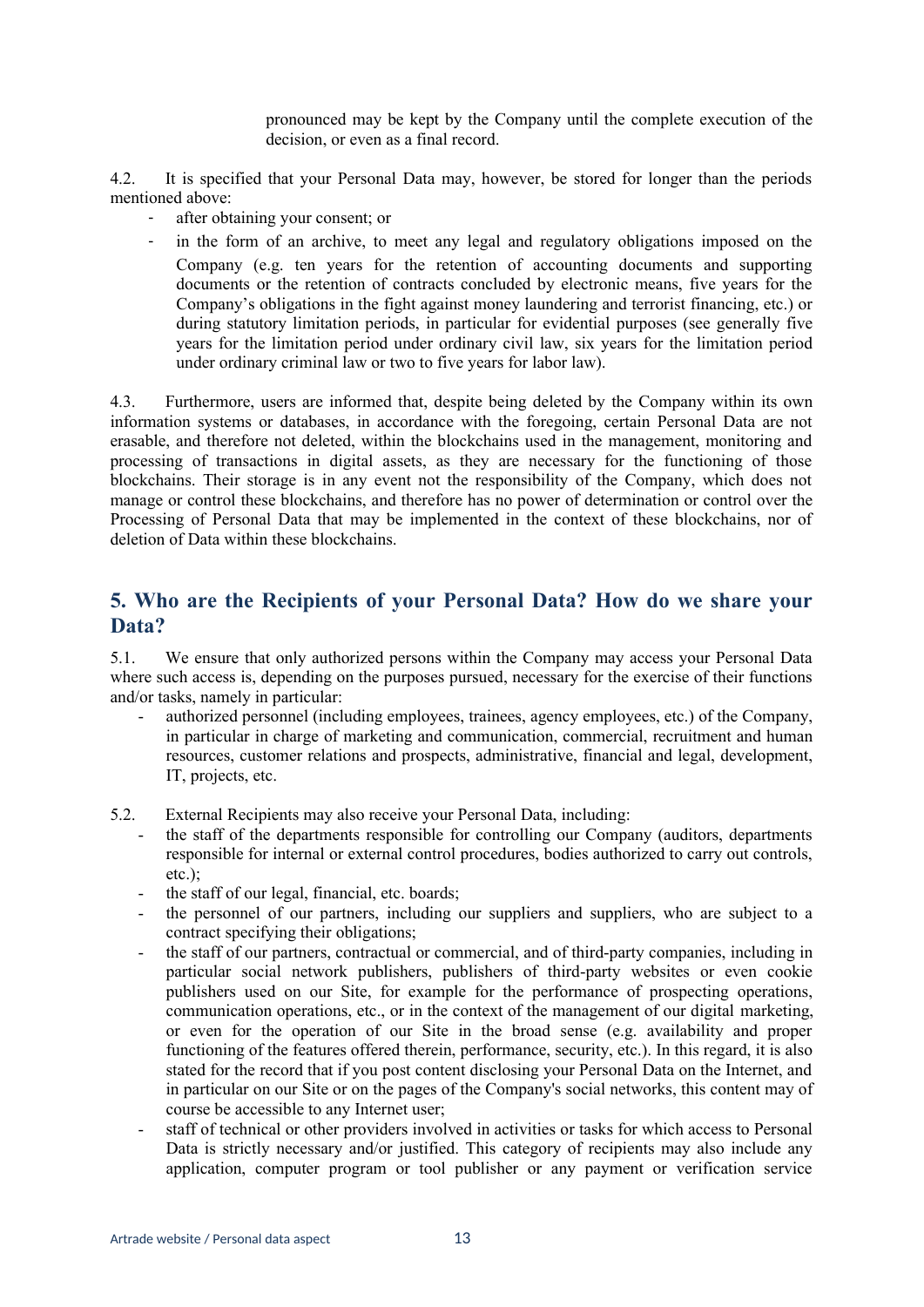provider (including identity service provider) that would be used in the course of our activities or for the purpose of providing you with the services accessible through the Site, or any computer or maintenance service provider of the applications, computer programs and/or tools that we use and in which your Personal Data may be processed;

- the Company's customers (potentially including their employees) for certain Personal Data;
- the staff of the social and tax bodies authorized to receive, in certain cases, the Personal Data;
- the staff of the bodies, court officers and ministerial officers, acting in particular in the context of their task of collecting debts;
- where appropriate, the staff of the body responsible for the management of the list of objections to telephone solicitation;
- judicial officers, ministerial officers and, where appropriate, staff of the courts or authorities competent to enable the sale or transfer of all or part of our activities or assets, or in the context of the management and follow-up of pre-litigation and/or litigation;
- our insurers and/or insurance brokers (including their staff).

5.3. Some partners or third parties (including their staff) are also Recipients of your Personal Data when you use the services accessible through the Site.

In this regard, it is specified that the Company is not responsible for the processing of personal data which could be implemented by these partners and third parties (or by any addressee), the latter implementing their own processing of personal data, for which they are respectively solely responsible for processing, the Company not having any power to determine such processing or to control such processing. For information purposes, the user is invited to consult the personal data protection policies of these entities and other documentation that could be made available by these entities with regard to the processing of personal data that they implement.

5.4. Furthermore, given the nature of the services offered and/or accessible through our Site, your Personal Data may naturally be communicated, stored, recorded within the various blockchains used in the management, monitoring and processing of the transactions you carry out, as they are necessary for the operation of said blockchains, it being recalled that the Company does not manage or control said blockchains, and therefore has no power of determination or control over the Processing of Personal Data that may be implemented within the framework of said blockchains, and that such Processing is in no way the responsibility of the Company.

5.5 We may also be required to disclose your Personal Data in the event of legitimate requests from public or authorized authorities, in particular in order to meet requirements relating to compliance with the law on Personal Data, national security, the fight against fraud, money laundering and terrorist financing or, more broadly, the application of legal or regulatory provisions. Your Personal Data may therefore in particular be communicated to any authority entitled to know it, in particular in the event of requisition from judicial, police or administrative authorities. In these cases, we will consider the applicable provisions, the nature of the request, as well as its legitimacy and the proportionality of the information requested. Finally, we reserve the right to report to public authorities activities that we consider in good faith to be illegal and alleged abuses.

5.6. It is specified that the above-mentioned Recipients are not necessarily or necessarily Recipients of all your Personal Data, but only those necessary for the purpose involving such communication.

### **6. What are your rights and how do you exercise them?**

6.1. You have the following rights with respect to your Data, under the terms and conditions and within the limits defined by the legal and regulatory provisions on the protection of Personal Data:

Right of access: you may obtain confirmation that Personal Data relating to you are or are not being processed by the Company and, where they are, access to such Personal Data, as well as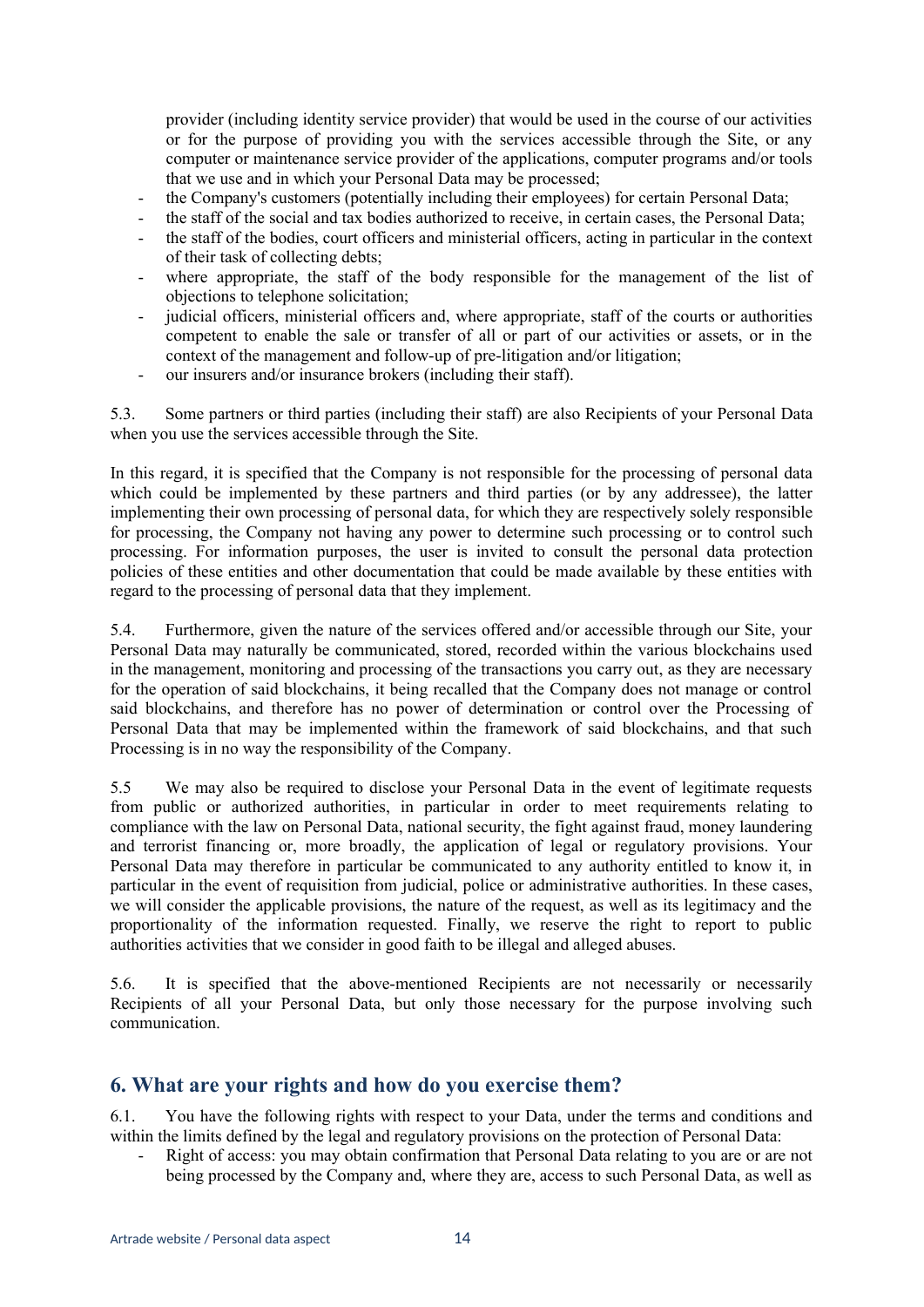certain information relating to the Processing of your Personal Data and the characteristics of such Processing;

- Right of rectification: you may request the correction of your Personal Data which you consider incomplete or inaccurate;
- Right to erasure: you may, in certain circumstances, request the erasure of your Personal Data (unless, for example, it is necessary for the performance of your contractual relations with the Company, where applicable, or it is necessary for the Company to comply with its legal or regulatory obligations or to establish or exercise its rights);
- Right to Limitation of Treatment: you may request the limitation of the Processing of your Personal Data, allowing you to request in certain cases the marking of your Personal Data in order to limit its future Processing;
- Right to the portability of your Personal Data: you have the right, in certain circumstances and under certain conditions, to request to receive the Personal Data relating to you that you have provided to us or, where technically possible, to have them transferred to a third party, in a machine-readable form (provided that this right to data portability applies only to Processing based on the consent of the Data subjects or on the performance of contractual relationships, and this provided that the Processing of the Data is carried out using automated processes);
- Right to withdraw consent: you may withdraw your consent if the Treatment is implemented on the basis of your consent, without prejudice to the lawfulness of the Consent Treatment performed prior to the withdrawal of such consent;
- Right to set guidelines for the storage, erasure or communication of your Personal Data after your death. In this respect, in the event of death that is brought to our attention, know that your Personal Data will in principle be deleted (unless it is necessary to keep it for a fixed period for reasons relating to our legal and regulatory obligations and/or to the statutory limitation periods and/or retention periods referred to *above* in paragraph 4 in detail of the characteristics of the treatments), after if necessary having been communicated to a third party possibly designated by you.

Furthermore, you have, in certain cases and under certain conditions provided for by the applicable provisions, a **Right of objection** by which you can object to the Processing of your Personal Data for reasons relating to your particular situation, **that being specified that, in the case of prospecting operations, including profiling operations which would be linked to such a prospecting, you have an absolute right of objection, which can be exercised at any time, without having to provide any reason or justification.** 

**Caution**: the exercise of these rights is, however, limited, as regards the Personal Data which would be necessary for the functioning of those blockchains (see in particular the Data stored/stored within blockchains used in the context of the management, monitoring and processing of transactions). This is because these Data necessary for the functioning of blockchains are neither modifiable nor erasable during the lifetime of the blockchain concerned. In addition, the retention/storage of such Data in such blockchains is not the responsibility of the Company, which does not manage or control such blockchains, and which therefore has no power of determination or control over the Processing of Personal Data that may be implemented in the context of such blockchains, nor to pass on the exercise by the Persons concerned of their rights to such blockchains.

6.2. As regards the Processing of your Personal Data implemented by the Company, these rights are exercised (i) by email to the following email address:  $\frac{dpo}{a}$  artrade.app or (ii) by post at 542 Chemin de Fontcuberte, 13770 Venelles. In all cases, in the event of a reasonable doubt as to the identity of the person making such a request for the exercise of his rights, the Company may always request that he be provided with additional information necessary to confirm the identity of the Person concerned and for this purpose, when the situation so requires, request a photocopy of an identity document bearing the signature of the holder. In such a case, the aforementioned response periods will be suspended pending receipt of the additional information necessary to identify the Person concerned.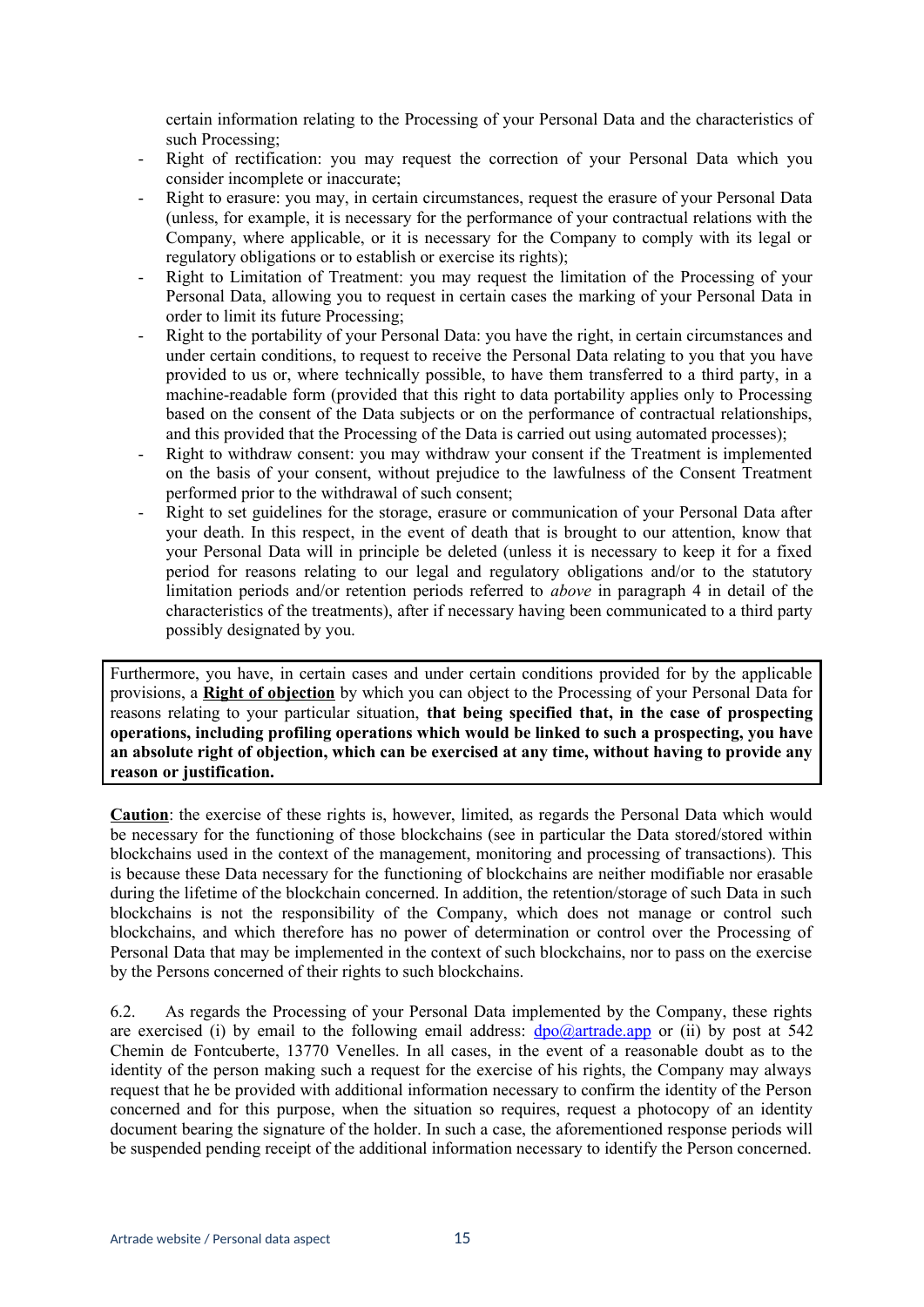If such a request is received, it shall be replied to as soon as possible and in any event within a maximum period of one month from receipt of the request. If necessary, this period may be extended by two months, taking into account the complexity and number of applications received, in which case the applicant will be informed.

The request may be made by the Person concerned or by a person specially authorized for that purpose by the Person concerned, provided that the authorized person proves his identity and the identity of the principal, his mandate and the precise duration and purpose of the mandate. The mandate must also specify whether the representative may be made the addressee of the reply.

6.3. In addition and for the record, we may in certain cases be considered jointly responsible for the Processing of your Personal Data with the social networks in which we have dedicated pages or with which we offer you interactions (see details of the purposes above). Depending on the social network, our joint controllers may be:

- regarding Facebook and Instagram: Facebook Ireland Limited, 4 Grand Canal Square, Grand Canal Harbor Dublin 2, Ireland. For more information on how Facebook processes your Personal Data when you use the Facebook or Instagram social network, we invite you to refer to the [Facebook Ireland Limited Data Use Policy](https://www.facebook.com/policy.php) as well as the [Instagram Data Use Policy,](https://help.instagram.com/519522125107875/?helpref=hc_fnav&bc%5B0%5D=Aide%20sur%20Instagram&bc%5B1%5D=Confidentialit%C3%A9%20et%20s%C3%A9curit%C3%A9) but also to the **Facebook** and **Instagram** Cookies Polic[y where](https://help.instagram.com/1896641480634370?ref=ig) appropriate to set the cookies used on the pages of these social networks;
- Regarding Twitter: Twitter International Company, One Cumberland Place, Fenian Street Dublin 2, D02 AX07 Ireland. For more information on how Twitter handles your Personal Data, we invite you to refer to the **[Privacy Policy](https://twitter.com/fr/privacy)** and the [Cookies Policy](https://help.twitter.com/fr/rules-and-policies/twitter-cookies) of Twitter where applicable to set the cookies used on the pages of this social network;
- with regard to LinkedIn: LinkedIn Ireland Unlimited Company, Wilton Plaza, Wilton Place, Dublin 2, Ireland. For more information on how LinkedIn processes your Personal Data, we invite you to refer to the [Privacy Policy](https://www.linkedin.com/legal/privacy-policy?trk=hb_ft_priv) and the [Cookies Policy](https://www.linkedin.com/legal/cookie-policy) of LinkedIn where applicable to set up the cookies used on the pages of this social network;
- with respect to YouTube: Google Ireland Limited, Gordon House, Barrow Street, Dublin 4, Ireland. For more information on how Google processes your Personal Data when you use the YouTube social network, please refer to Google's [Privacy Rules](https://policies.google.com/privacy?hl=frainsi) as well as [elements related to](https://policies.google.com/technologies/cookies?hl=fr) [the use of "Cookies"](https://policies.google.com/technologies/cookies?hl=fr) by Google;
- with regard to Pinterest: Pinterest Europe Ltd, Palmerston House, 2nd Floor, Fenian Street, Dublin 2, Ireland. For more information on how Pinterest processes your Personal Data, we invite you to refer to Pinterest's [Privacy Policy](https://policy.pinterest.com/fr/privacy-policy) and [Cookies Policy.](https://policy.pinterest.com/fr/cookies)
- With regard to Discord: For information on how Discord processes your Personal Data, we invite you to refer to Discord's privacy policy.
- As regards Reddit: For information on how Reddit processes your Personal Data, we invite you to refer to Reddit's privacy policy.

In these cases, you can also, for the exercise of your rights mentioned above, consult your account parameters on the abovementioned social networks and contact you:

- regarding Facebook and Instagram: the Data Protection Officer of Facebook Ireland Limited by email, including [using the dedicated contact form;](https://www.facebook.com/help/contact/540977946302970)
- Regarding Twitter: the Data Protection Officer of Twitter by email, in particular using the [dedicated contact form](https://twitter.ethicspointvp.com/custom/twitter/forms/data/form_data.asp);
- in the case of Linkedin: the Data Protection Officer of LinkedIn by email, in particular using the dedicated contact form;
- with respect to YouTube: the Data Protection Officer of Google Ireland Limited by email, in particular using the [dedicated contact form](https://support.google.com/policies/contact/general_privacy_form);
- with regard to Pinterest: the Pinterest Europe Ltd Support Center using the [dedicated](https://help.pinterest.com/fr/article/review-personal-data-options) [contact form](https://help.pinterest.com/fr/article/review-personal-data-options);
- With regard to Discord: to the following email address:  $\text{privacv@discount.com}$ ;
- As regards Reddit: to the following email address: eurepresentative@reddit.com.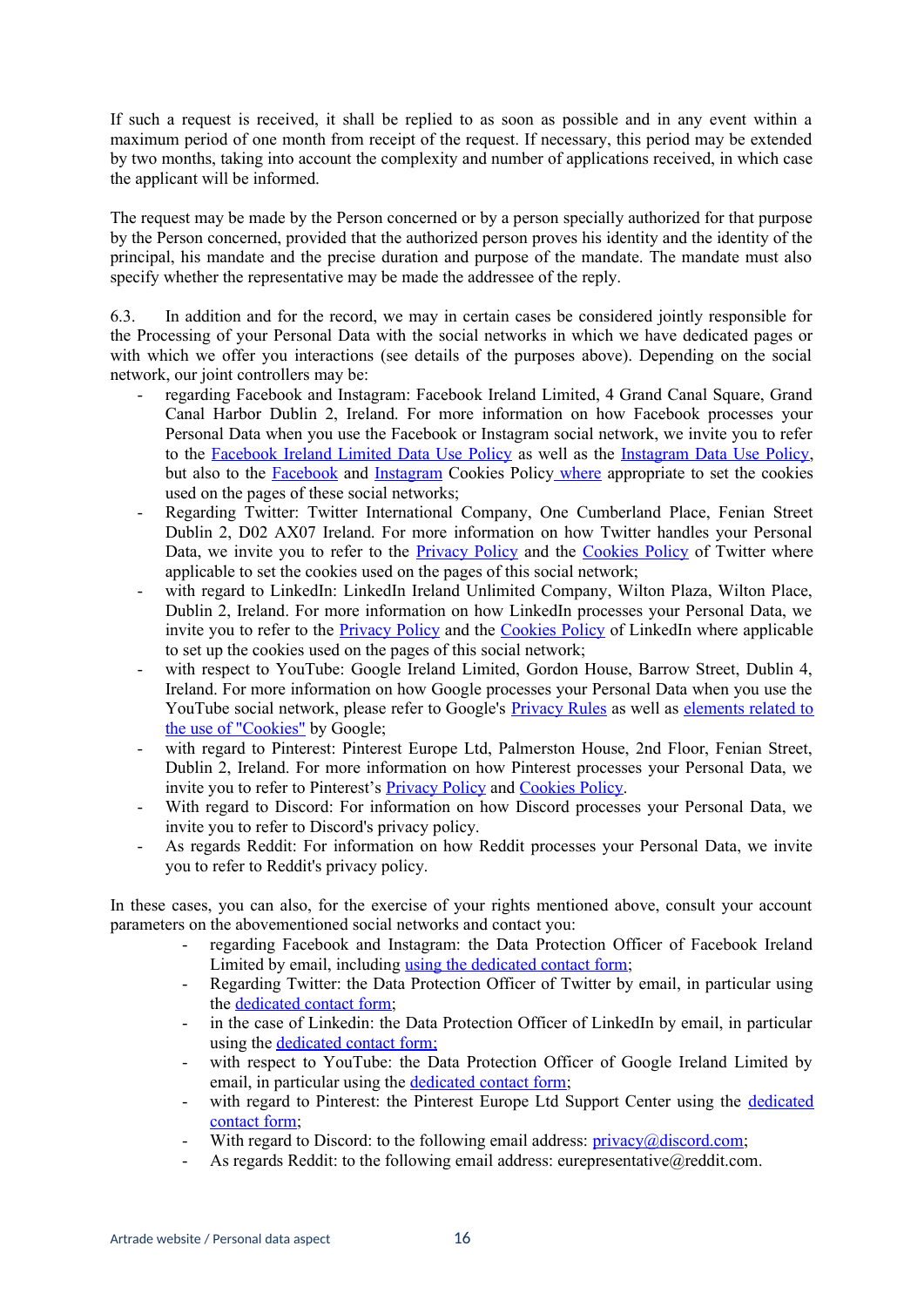6.4. In any case, you also have the right to lodge a complaint with the competent supervisory authority (in France, the Commission Nationale de l'Informatique et des Libertés, known as the "Cnil"): 3 place de Fontenoy - TSA 80715 - 75334 Paris cedex 07; tel. :: 01 53 73 22 22) if you consider that the Processing of your Personal Data is not carried out in accordance with legal and regulatory provisions on the protection of Personal Data.

To understand your rights, you can also refer to the explanations provided by the Cnil here: <https://www.cnil.fr/fr/les-droits-pour-maitriser-vos-donnees-personnelles>

6.5 We would like to point out that, in accordance with Articles L.223-1 et seq. of the Consumer Code, if you are a consumer, you may object at any time to being contacted by telephone, by registering for free on the site "www.bloctel.gouv.fr".

## **7. How are your Personal Data secured?**

7.1. The Company shall put in place appropriate organizational and technical security measures, in particular with regard to the categories of Personal Data processed, the state of knowledge, the implementation costs and the nature, scope, context and purposes of the Processing, as well as the risks, the degree of which varies in probability and severity, to the rights and freedoms of natural persons, to protect your Personal Data against any malicious intrusion, loss, alteration or disclosure to unauthorized third parties, and more generally to preserve the security and confidentiality of said Personal Data and to guarantee a level of security appropriate to the risk.

Due to the difficulties inherent in carrying out an activity on the Internet and the risks, which you are aware of, resulting from the transmission of data by electronic means, the Company cannot, however, be bound by an obligation of result.

In the event of difficulties, the Company will make its best efforts to identify the risks and will take all appropriate measures, in accordance with its legal and regulatory obligations (corrective actions, informing the CNIL and, where appropriate, the persons concerned, etc.).

7.2. When designing, designing, selecting and using our services offered on the Site that are based on the Processing of Personal Data, the Company takes into account the right to the protection of Personal Data by default and from the moment of their conception (see the so-called Privacy by design and by default principles).

7.3. Access to your Personal Data is limited to our collaborators or partners, and more generally to the Recipients referred to *above*, who are authorized and who need to know them in the context of the execution of their missions and/or activities.

7.4. In the event of the subcontracting of all or part of a Personal Data Processing, the Company contractually imposes security and, in particular, confidentiality guarantees on its subcontractors with regard to the Personal Data to which they may have access (appropriate technical and organizational measures for the protection of such Data).

# **8. Are your Personal Data transferred outside the European Union?**

8.1 Your Personal Data is processed preferentially in the European Union.

8.2 However, for the purposes stated above, some of your Personal Data may be transferred to third parties established in countries outside the European Union (e.g.: Subcontractors of the Company involved in the above treatments, etc.).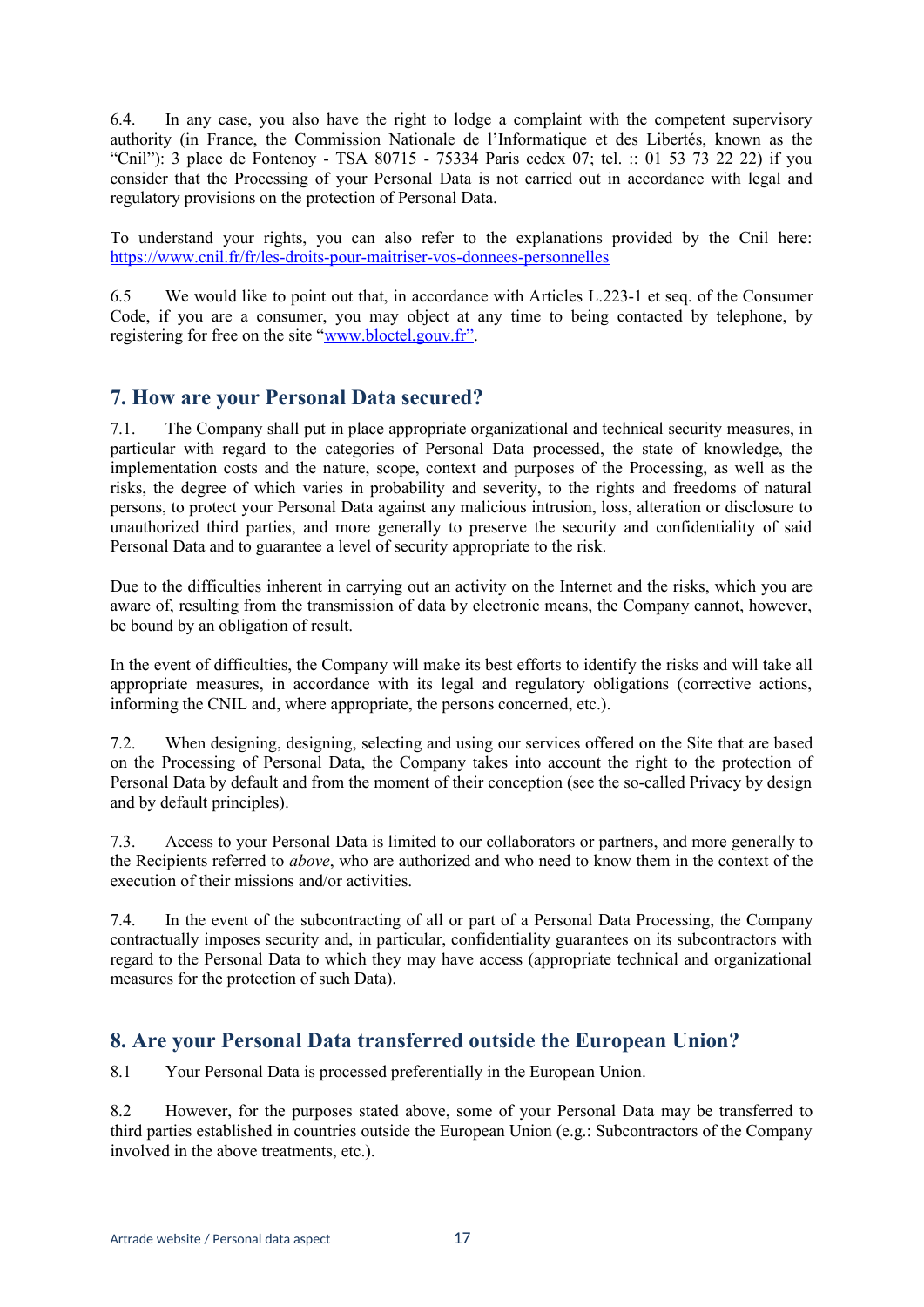Some of these entities to which your Personal Data is addressed are considered to ensure a sufficient level of protection of Personal Data by being established in a country whose personal data protection legislation has been recognized as ensuring an adequate level of protection of such Data (see European Commission adequacy decisions [https://ec.europa.eu/info/law/law-topic/data-protection/international](https://ec.europa.eu/info/law/law-topic/data-protection/international-dimension-data-protection/adequacy-decisions_en)dimension-data-protection/adequacy-decisions en).

In addition, if the country of the entity to which your Personal Data is sent does not provide an adequate level of protection for such Data, we ensure that appropriate security and confidentiality measures are taken to ensure that your Data remains protected.

Therefore, in such cases, you are informed that transfers of your Personal Data to other entities outside the European Union are governed by the conclusion, with the Recipients of such Data, of contractual clauses in accordance with the recommendations of the European Commission to ensure that appropriate safeguards are taken regarding the protection of such Data.

We further inform you that transfers of Personal Data outside the European Union are lawful if the transfer is necessary for the performance of a contract between the Data Subject and the Controller or for the implementation of pre-contractual measures taken at the request of the Data Subject, if the transfer is necessary for the conclusion or performance of a contract concluded in the interests of the Data Subject between the Controller and another natural or legal person, or if the Data Subject has given its explicit consent to the intended transfer, after having been informed of the risks that such transfer may entail for it due to the absence of a decision adequacy and appropriate safeguards.

A copy of the reference documents referred to in this paragraph may be obtained (free of any commercial information considered sensitive or confidential or covered by business secrecy) from the contact mentioned in the paragraph above "What are your rights and how to exercise them?"

## **9. What are the links of our Site to third party sites?**

9.1. Please note that our digital media (including our Site or our social media pages) may provide or contain links to third party sites, including social media sites. We have no control over the activity of these sites and the policies they apply to the protection of your Personal Data and your rights, and we cannot have control over them. We invite you to review the warranties offered by these sites before any interaction with them. In this regard, you are reminded that the Personal Data Protection Policy of these sites may be different from that of the Company and that it is your responsibility to read them.

9.2 If you post content that discloses your Personal Data on the Internet, and in particular on social networks, including the pages of the Company's social networks, such content may be accessible to any Internet user, and collected or used by third parties, for purposes that are not within our responsibility. In any event, the Company's liability cannot be sought in the event that the Processing of Personal Data implemented via one of these third party sites contravenes the applicable legal and regulatory provisions.

# **10. Can this Data Protection Policy be amended?**

10.1 This Data Protection Policy may be amended at any time, effective from the date of publication of the corresponding update.

10.2 In the event of a change, the new Data Protection Policy will be posted on the Website in the dedicated section. In addition, all forms for the collection of Personal Data that may appear on our Site provide a link to this policy.

10.3 We invite you to consult it regularly.